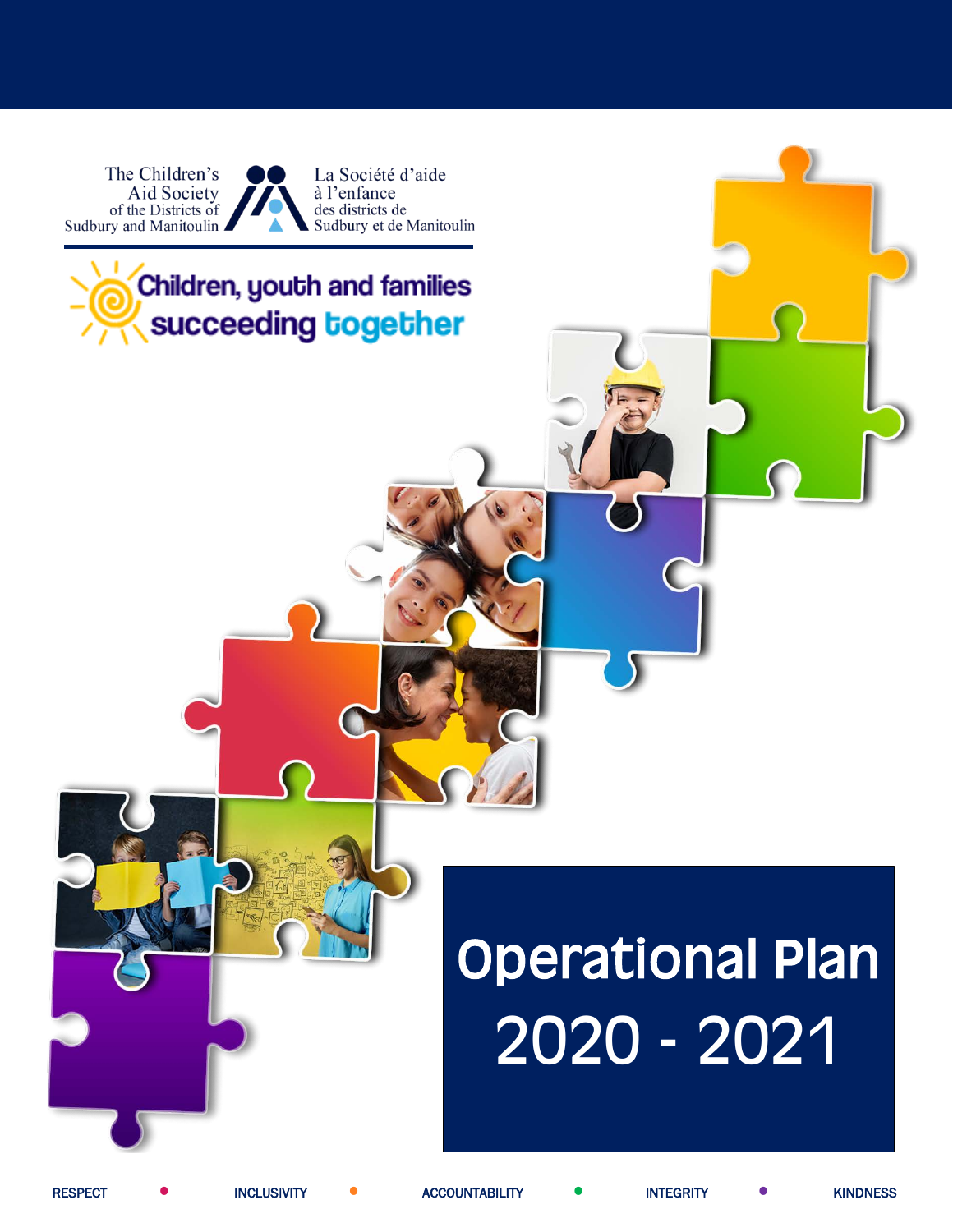## 2020 – 2021 OPERATIONAL PLAN

## Our Mission:

## **Working in partnership for children and youth to have safe and supportive families**

## Our Vision:

**Children, youth and families succeeding together**

## Our Values:

**Respect, Inclusivity, Accountability, Integrity, Kindness**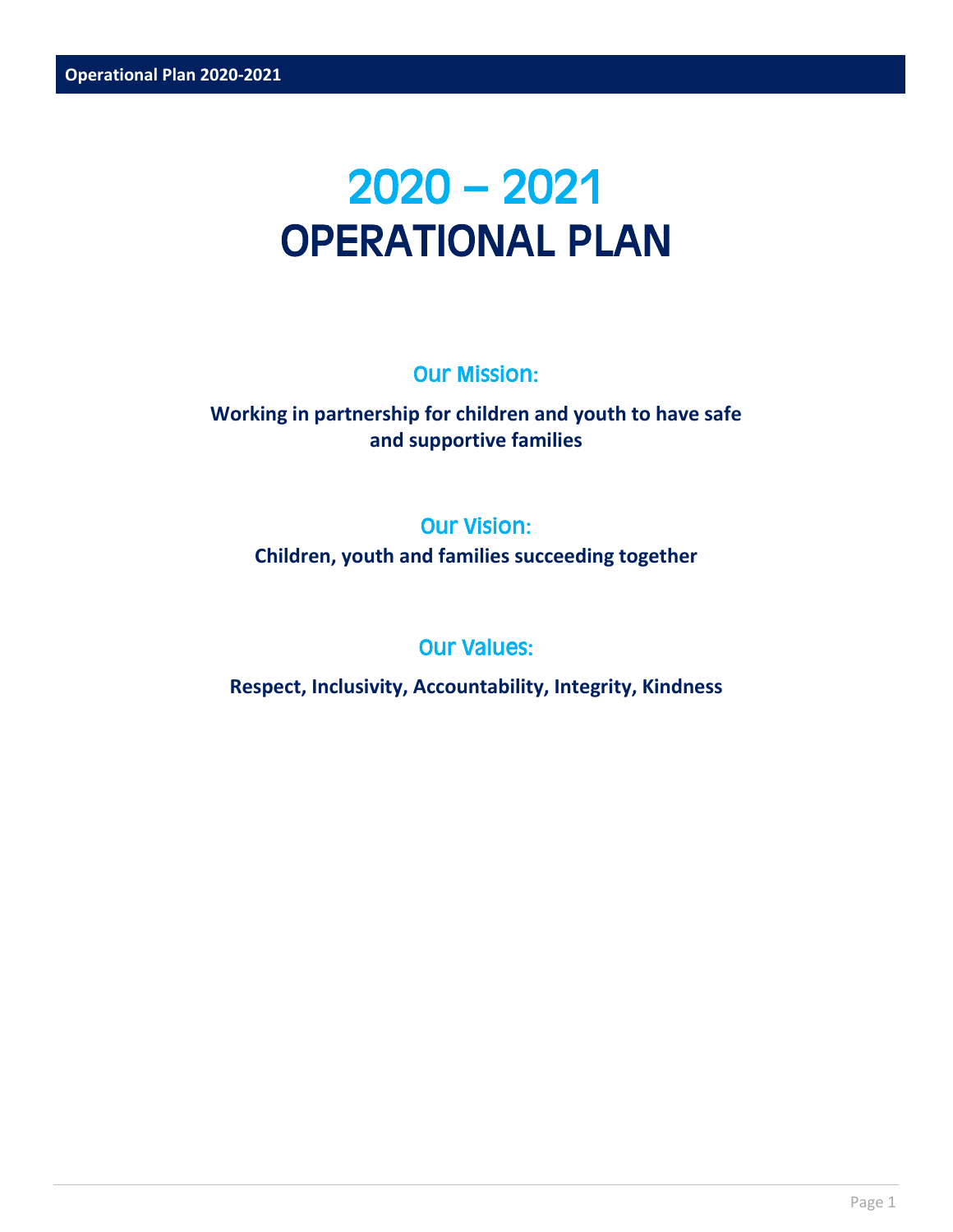The development of our Operational Plan is rooted in the **[Agency's five year Strategic Plan](http://www.casdsm.on.ca/wp-content/uploads/2019/10/Strategic-Plan-FINAL-EN.pdf)** (2019-2024) The Agency's Vision, Mission and Values form the basis for all Agency initiatives and planning.

The Strategic Plan identifies five key Strategic Priorities for the Agency.

- CHILDREN, YOUTH AND FAMILIES
- **PARTNERS**
- STAFF, VOLUNTEERS AND FOSTER PARENTS
- FINANCIAL
- INTERNAL SYSTEMS

Operational planning is informed by local community needs as well as provincial directions as identified by the Ministry of Children, Community and Social Services (MCSS).

This Operational Plan covers the period of the fiscal year April  $1<sup>st</sup>$ , 2020 – March 31<sup>st</sup>, 2021. While the Agency began the process of reviewing the goals achieved from our prior Operational Plan in January/February 2020 we could not have anticipated the unprecedented impact of the World Health Organization's declaration of a Global Pandemic in March of 2020, and the resulting Federal and Provincial declarations of emergency as we entered into community shut-downs and sweeping changes to our everyday life and routines.

In response to this global Pandemic the Agency first issued a Critical Incident Declaration on March 16, 2020. This declaration was declared on a monthly basis until June 10<sup>th</sup>, 2020 at which time it was extended to August  $31<sup>st</sup>$ , 2020. On August 31<sup>st</sup>, 2020 the Critical Incident Declaration was extended until January 31<sup>st</sup>, 2021. An Emergency Declaration enabled the Agency to turn to Business Continuity Planning to immediately alter our practices and service delivery structure. This new structure required us to utilize all available resources to continue to ensure the safety and well-being of children, youth and families as well as the Health and Safety of our staff while following all Public Health directives related to community safety. This was no easy task! We do believe the values entrenched in our work enabled us to make these sudden changes in a coordinated, strategic and comprehensive manner due to the resilience, commitment and creativity of all staff.

As a result of all of these contributing factors this year's Operational Plan will be presented in a unique format that is reflective of the work we have done. The Plan will be divided into two sections – April  $1<sup>st</sup>$ , 2021 to October  $1<sup>st</sup>$ , 2020 and October  $1<sup>st</sup>$ , 2021 to March 31 $<sup>st</sup>$ , 2021. Our planning processes and areas of priority continue to</sup> be heavily influenced by the COVID-19 Pandemic but we remain committed to aligning this work with our strategic priorities and values.

During the past year the Ministry of Children, Community and Social Services finalized a review of Child Welfare services across Ontario. The new "Reimagined Child Welfare" plan was announced in August 2020 following sector and service users input. These new changes are welcomed as they shift focus to early help and prevention, equity and improved outcomes for children, youth and families. They align with our Strategic Plan as well as our Vision and Mission statements.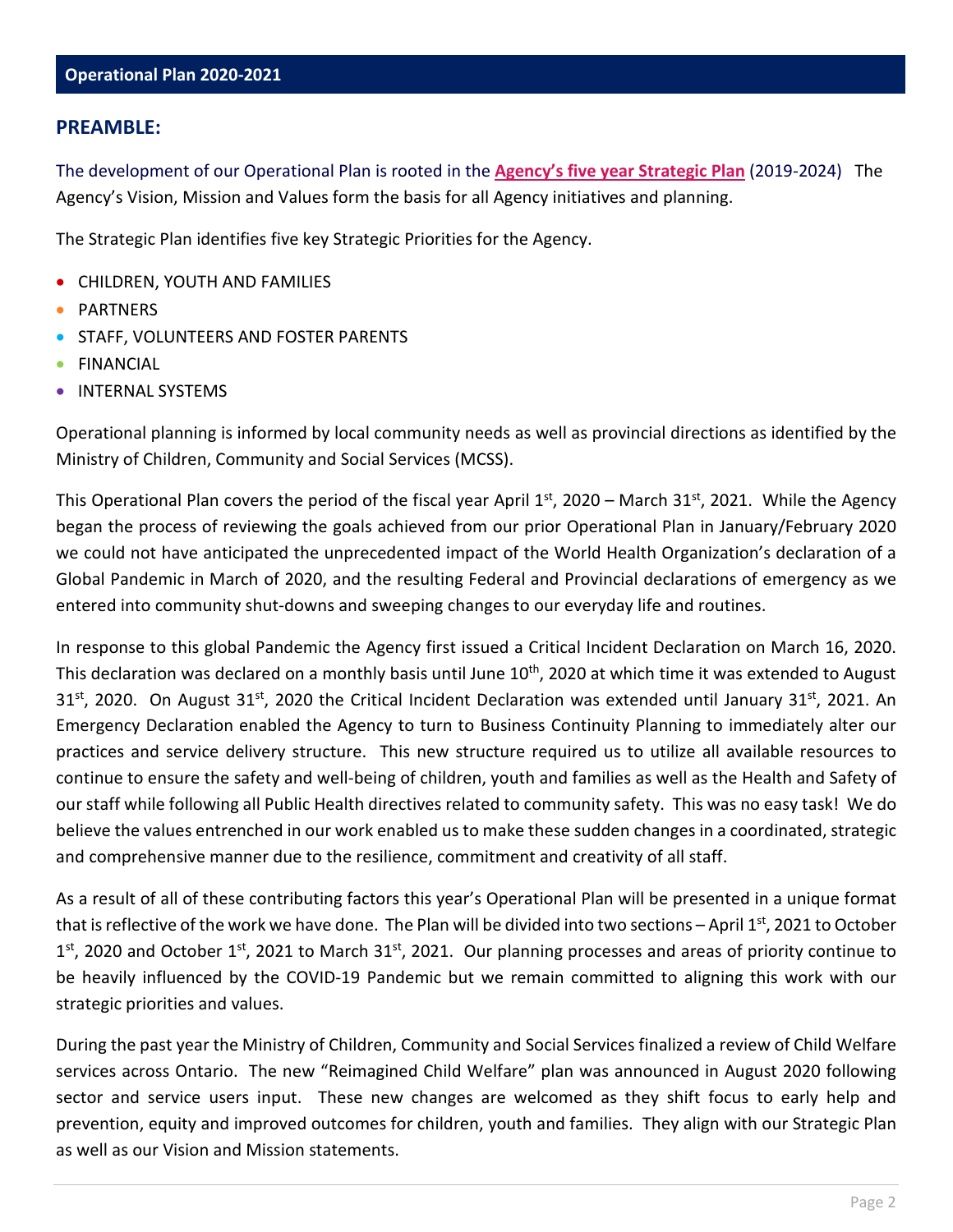The "Reimagined Child Welfare" Plan has identified five Strategic Pillars that will guide the ongoing development of our services.

- Child, Youth, Family and Community Well-Being
- Quality of Care
- Strengthening Youth Supports
- Improving Stability and Permanency
- System Accountability & Sustainability

This Operational Plan will link our work to both our Agency Strategic Plan as well the provincial Strategic Pillars.

For the past several years the Child Welfare Sector has being examining issues of equity as we recognize the historic and current impact of systemic injustices and biases that disproportionately impact the most marginalized members of our society including Black, racialized and LGBTQS2 communities. The disproportionate impact of the Global Pandemic on racialized and marginalized communities as well as recent surges in civil unrest has highlighted these deeply ingrained issues and compels us all to do better.

#### **EQUITY STATEMENT:**

The Sudbury and Manitoulin CAS recognizes our ongoing responsibility to equitable and inclusive practice with Black and Indigenous people and communities and all equity seeking groups. We acknowledge the overrepresentation that child welfare continues to have in the lives of Black and Indigenous families. We are accountable to these communities to actively work to implement changes to transform our agency so that everyone receives equitable service. We acknowledge that our commitment and our words alone are not enough and recognize there is work to be done.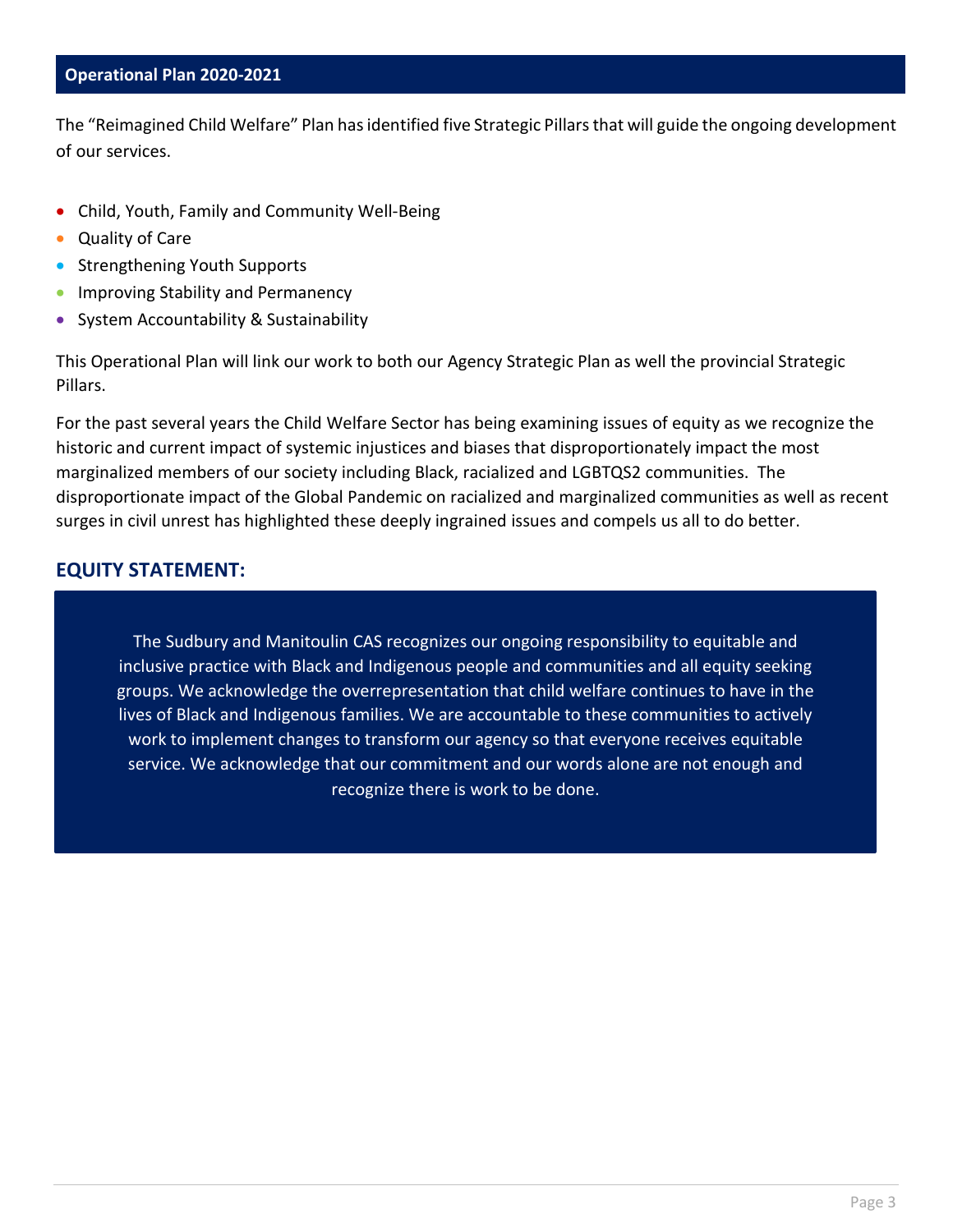

# April  $1^{st}$  – September 30<sup>th</sup>, 2020 COVID-19 Planning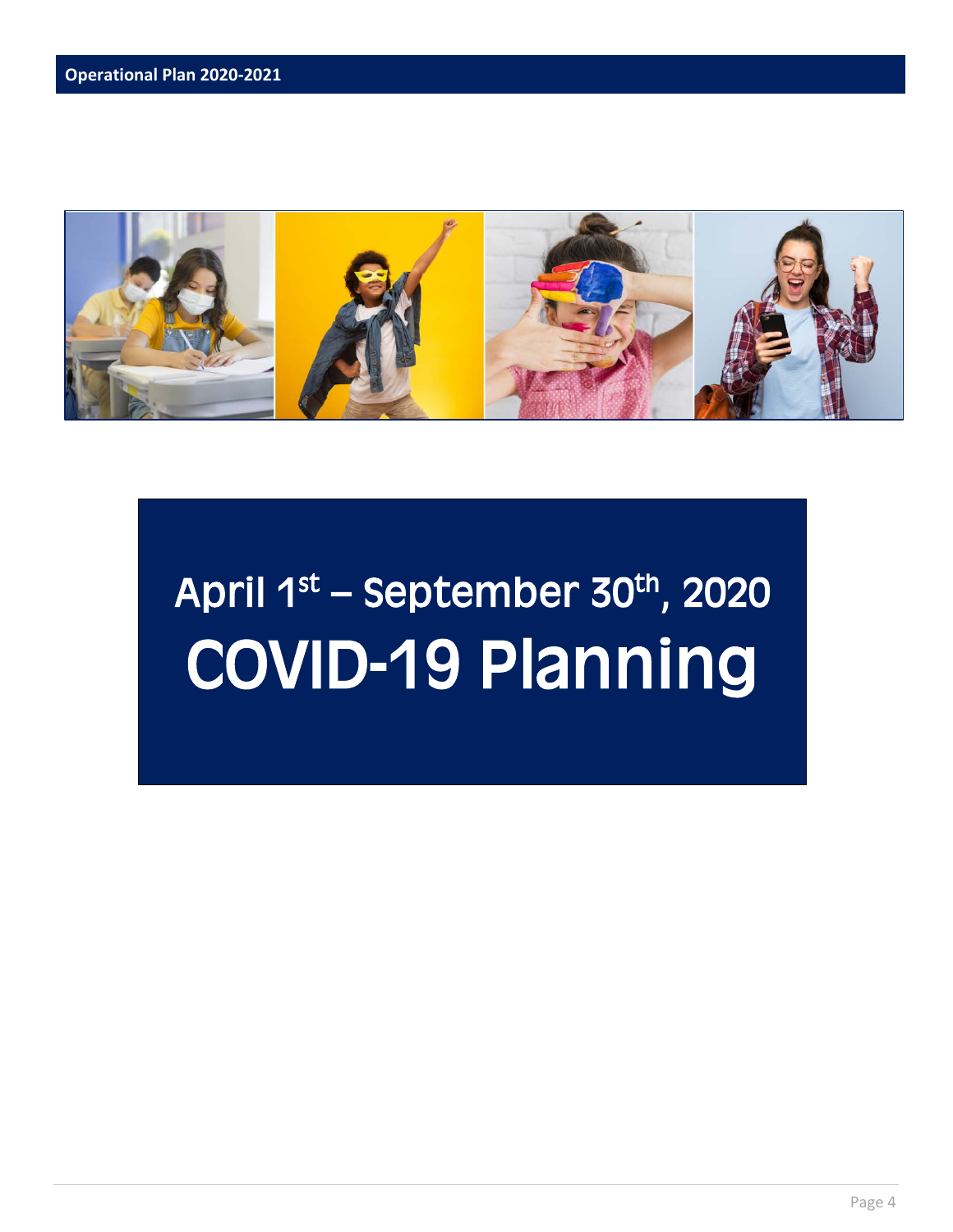| Children,       |  | STRATEGIC PRIORITY                  |
|-----------------|--|-------------------------------------|
| Youth &         |  | <b>CHILDREN, YOUTH AND FAMILIES</b> |
| <b>Families</b> |  |                                     |

#### **STRATEGIC GOAL**

## **KEEP CHILDREN AND YOUTH WITH AND CONNECTED TO THEIR FAMIILIES, LANGUAGE AND CULTURE**

- **INCORPORATE** *the voices of children and youth*
- **STRENGTHEN** *families through early response and prevention*
- **SUPPORT** *connections between caregivers*
- **BUILD** *lifelong relationships*

#### **PREAMBLE**

Child welfare services have always been provided directly in the community and in families' homes. The Global Pandemic required an immediate shift in the service structure to ensure compliance with all Public Health directives, ensure the Health and Safety of employees and continue to support the safety and wellbeing of children, youth and families.

Due to the range of services provided under the umbrella of Child Welfare each area required specific consideration and planning. The Society was also aware in all areas of service planning of those most marginalized groups we serve and the impact this Global Pandemic would have on these vulnerable communities. Areas of focus included:

- Maintaining meaningful family relationships when children/youth residing in alternative care arrangement
- Supporting vulnerable youth
- Delivering child protection services virtually and in-person to ensure families were supported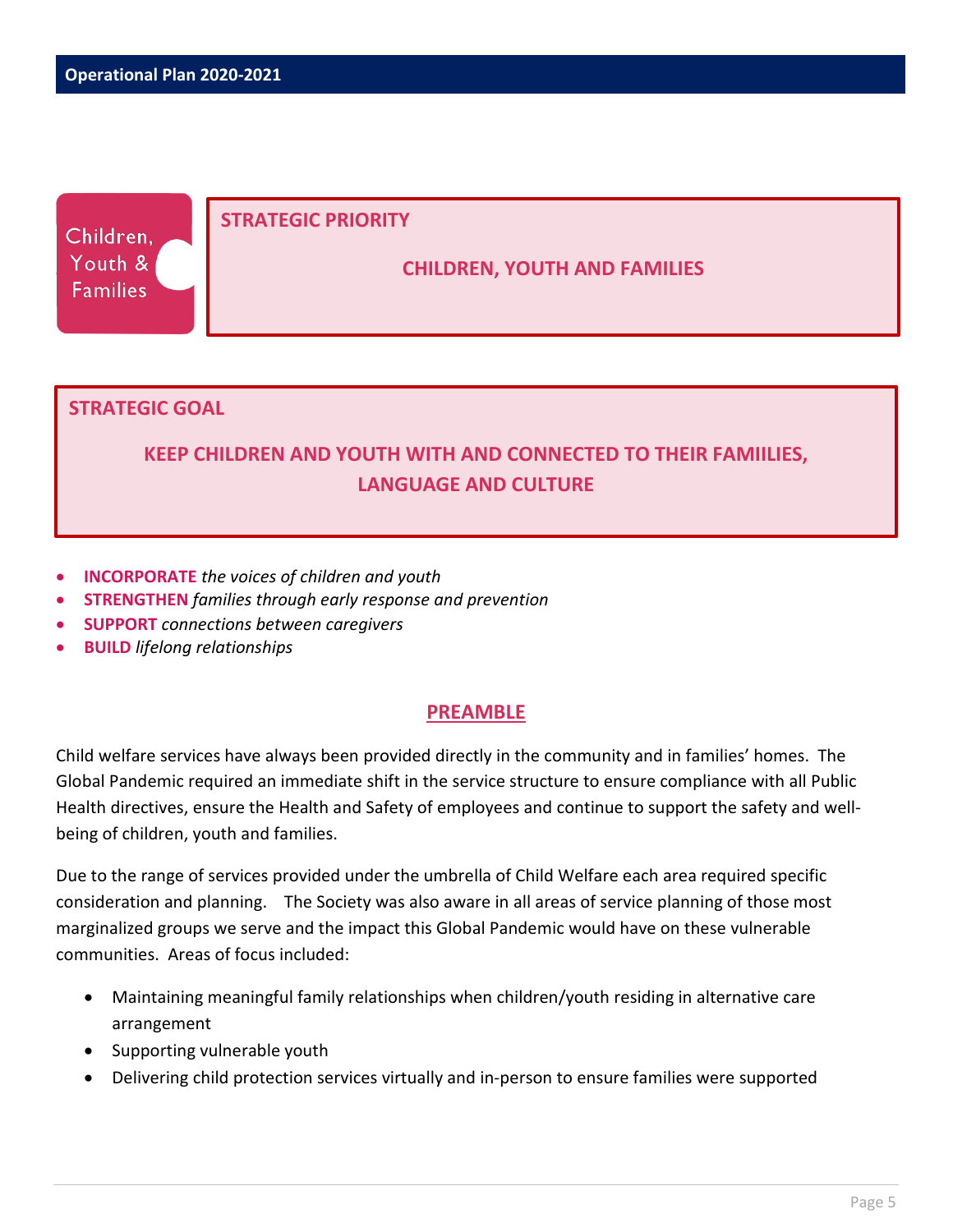#### **MAINTAINING CONNECTIONS**

Family Visit Planning Development that incorporated the voices and needs of the children and youth

Virtual Technology to support ongoing and meaningful family relationships

Virtual visits supported between Alternative Caregivers, children, youth and their families

Parenting Centre Reopening Structure development and implementation

#### **COMMUNITY SERVICE DELIVERY**

Development of Phase 1 Service Delivery Model in all areas of service operations that promoted:

- Increased virtual contact with families, youth and children
- Limited direct service delivery aligned with Public Health directives balanced with need to ensure well-being and safety of children, youth and families

Family Visiting Model development that considered:

- Public Health directives
- Medical needs of children, youth, families and alternative caregivers
- Strategy for return to in person family visiting as Public Health directives loosened restrictions

Legal Services review and prioritization for resolution of court matters in partnership with local judiciary and development of virtual court services

#### **YOUTH SUPPORTS**

Increased virtual support with youth

Technology supports provided

Increased financial support

Maintaining direct service delivery for youth facing increased challenges or barriers

Collaborative planning with congregate care settings

Educational supports for on-line learning

Continuation of support – creating safety net to ensure no disruption in housing or financial security for transitioning youth in receipt of services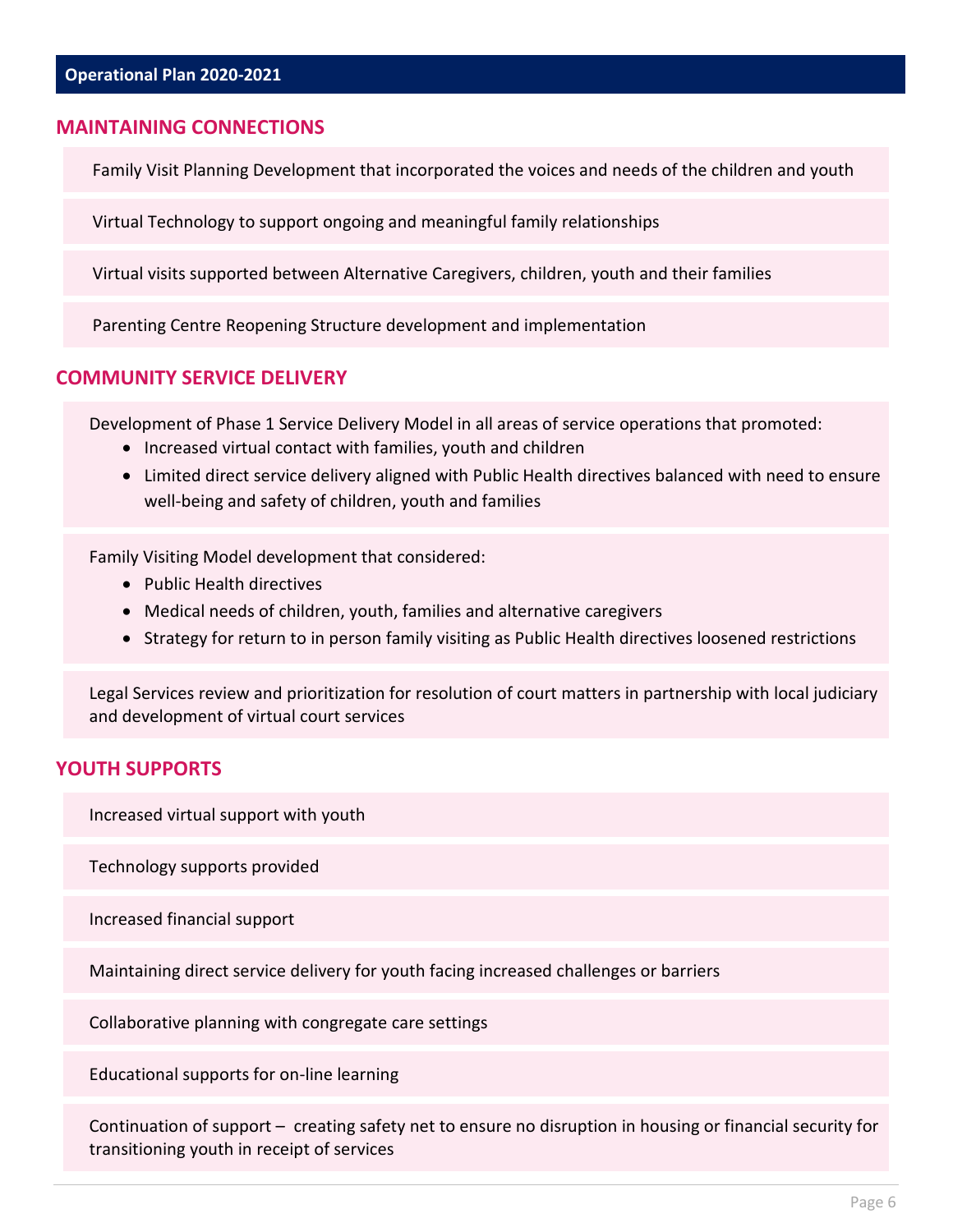|                       | <b>STRATEGIC PRIORITY</b> |
|-----------------------|---------------------------|
| <b>Partners</b>       | <b>PARTNERS</b>           |
|                       |                           |
|                       |                           |
| <b>STRATEGIC GOAL</b> |                           |

#### **BUILD AND STRENGTHEN RELATIONSHIPS**

- **COLLABORATE** *through a shared vision*
- **MEET** *needs of children, youth and families within local service system*
- **IMPROVE** *communication to increase understanding of roles*

#### **PREAMBLE**

COVID-19 impacted the availability of services for all children, youth and families. Essential services such as schools and daycares were closed which significantly reduced the visibility of children and youth in their communities. Lack of services also had the potential to increase familial stressors and pressures, jeopardizing housing, employment and food security in many families. Research demonstrated that the risks of intimate partner violence increased significantly during a Pandemic. As well, adult services related to emotional health and addictions were limited which could have very detrimental impact on caregivers' well-being.

While we have always recognized the essential need to work in true partnership and collaboration with both the children's services and adult services sectors, the Pandemic demonstrated this more than ever. The foundations of partnerships that have been built supported communication and joint planning. The commitment to continue to work on partnerships to ensure the local service system can fully meet the needs of children and youth within their communities was solidified. Critical work in these planning initiatives continued through this period and will be reflected in more detail in the Operational Plan for Oct. 1<sup>st</sup>, 2020-March 31st, 2020.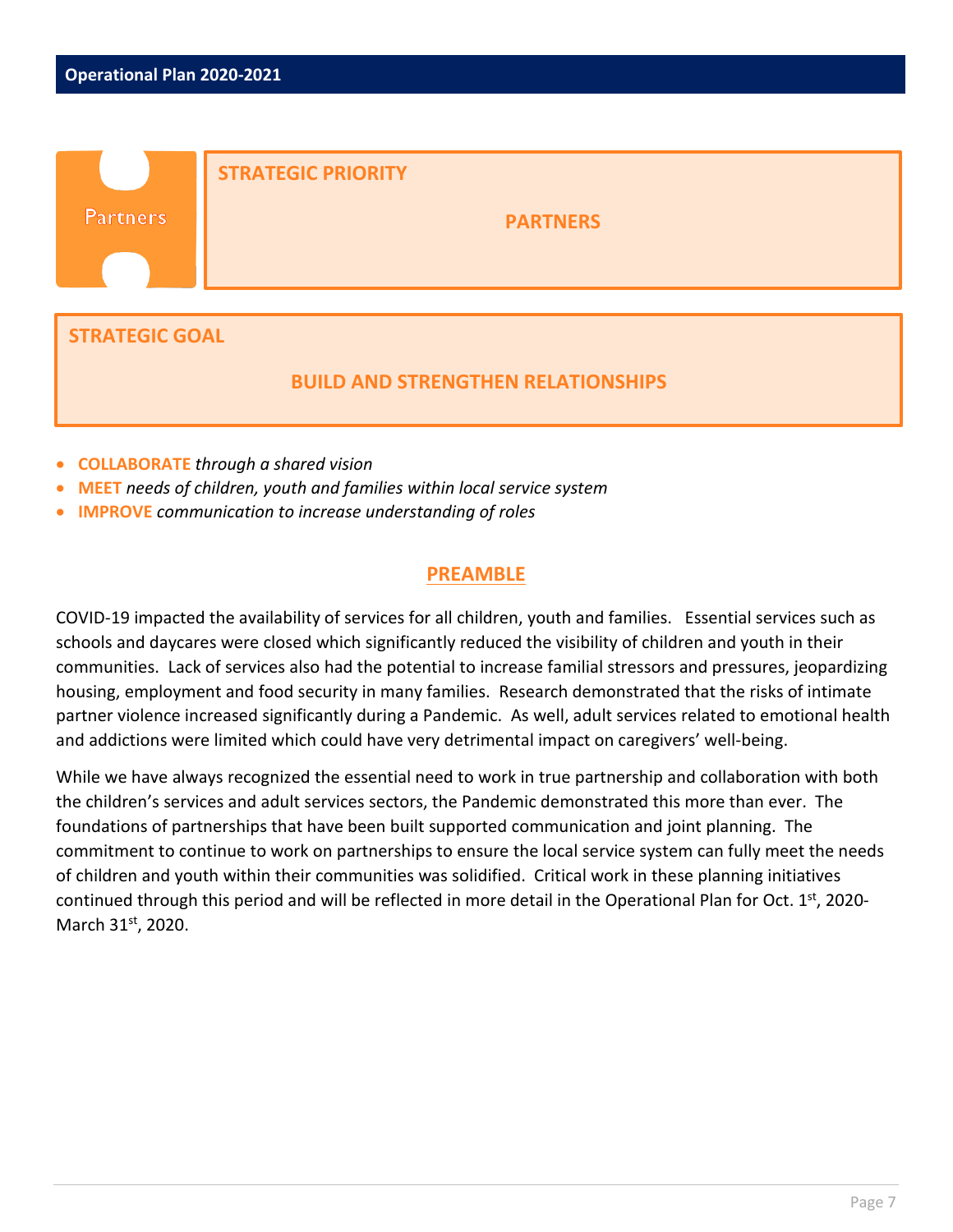#### **COLLABORATION AND COMMUNITY PLANNING**

Provincial Ministry of Children, Community and Social Services (MCCSS) and Ontario Association of Children's Aid Societies (OACAS) through COVID-19 Task Force participation at Executive Leadership level

Community Service Agency planning table meetings for sharing of all Community Service Delivery models during COVID-19 for both Children and Adult Sectors

Ensure information regarding availability of services was communicated and accessible for all staff to inform service planning with children, youth and families

Review of all service gaps and community strategy development for meeting needs of families, children and youth

Complex needs planning tables to support local service system meeting needs of children and youth and minimizing family disruptions and displacement of children and youth to other jurisdictions

Community collaboration and planning for development of Shared Care/Respite service model and supports for Transitional Aged Youth

Liaising with Education system to support on-line learning for children and youth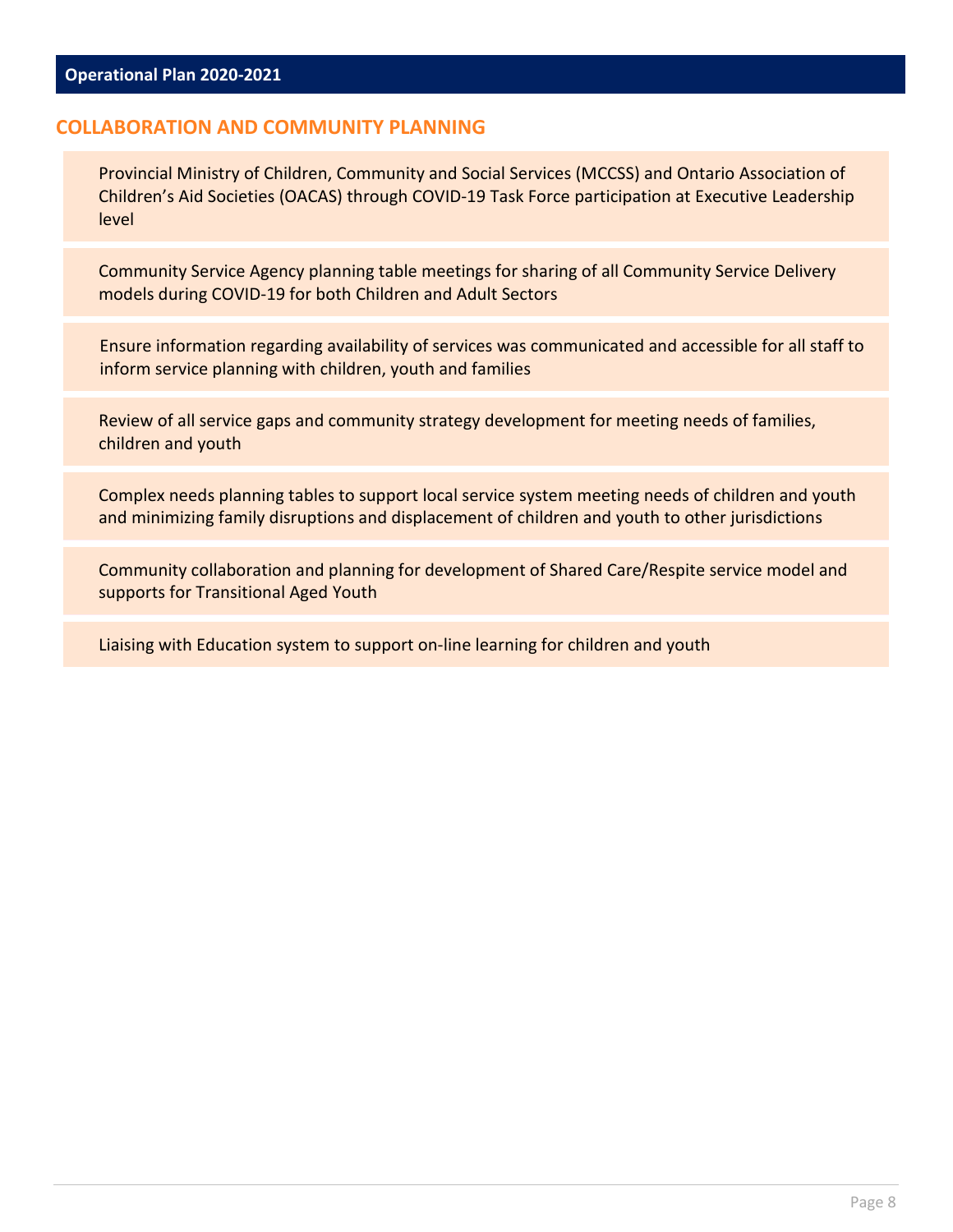

- **PROMOTE** *safety and wellness*
- **ENGAGE** *through communication and partnering*
- **EMBED** *values to promote responsiveness to family and community needs*

The Global Pandemic presented the child welfare sector with new challenges in the area of ensuring the health and safety of all our staff, volunteers and alternative caregivers. During any period of crisis the importance of clear communication is highlighted. As Child Welfare was identified as an essential service during the Pandemic the need to be able to continue to meet core service demands while protecting the health and safety of employees was of paramount importance.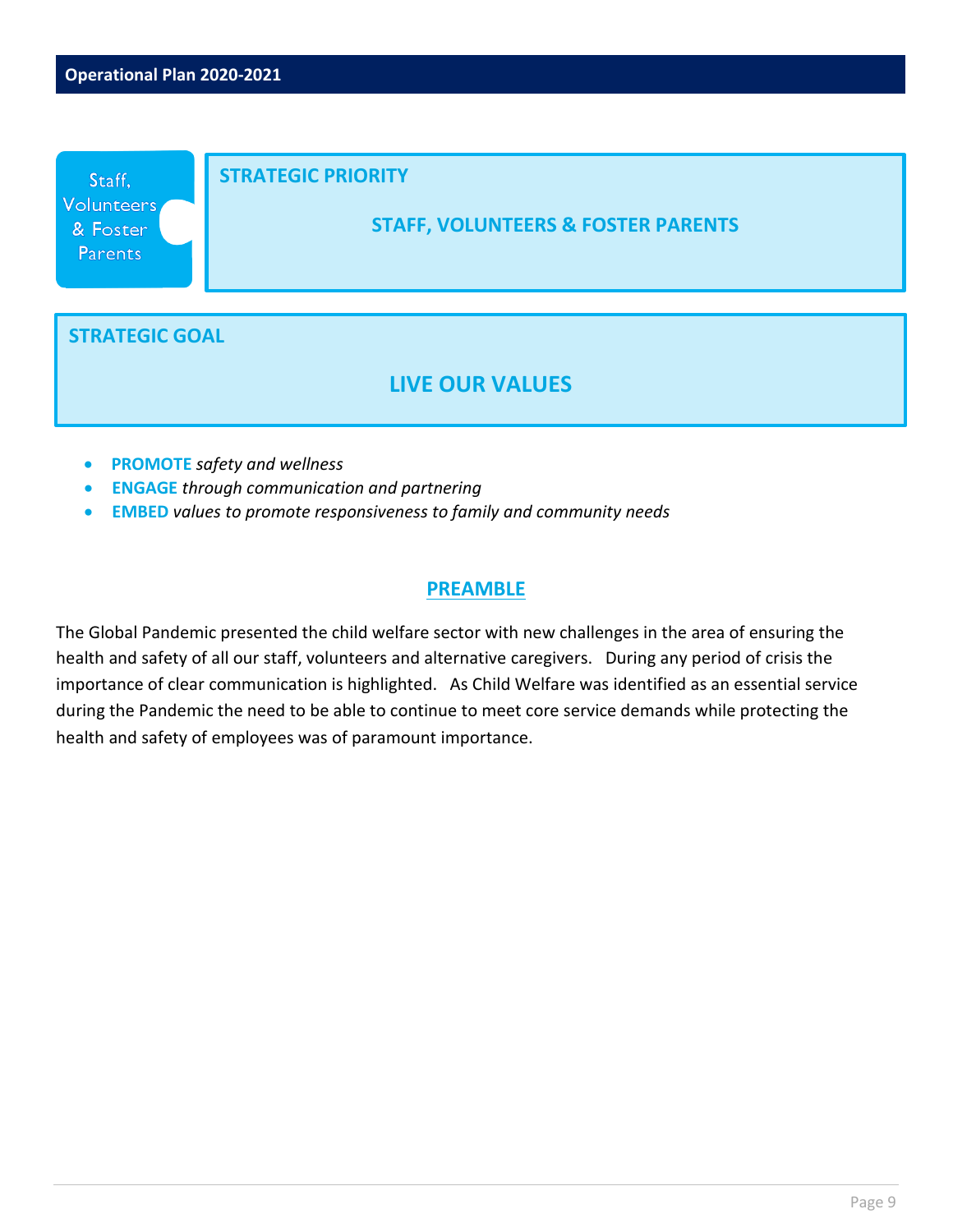#### **SAFETY**

Participation provincially in development of safety procedures and expectations related to COVID-19

Development of Personal Protective Equipment (PPE) guidelines for staff

Procurement, training and distribution of PPE to staff and foster parents

Liaison with local Public Health department to inform service plan development

Linkages to Short Term disability provider for COVID-19 oversight re: testing and ASSESSMENT

Assessment of COVID-19 on available staffing resources – Ministry of Children, Community and Social Services reporting system

Move to remote work and virtual service delivery

Infrastructure plan development to support remote work and resumption of in-person service delivery

#### **COMMUNICATIONS**

Daily COVID-19 internal newsletter

Virtual Staff forums

Internal Communication Portal development for access to all documents and community announcements; Ministry updates and Public Health Directives

Weekly COVID-19 newsletter for Foster Parents

Planning with congregate care operators and Foster Parent Association

Increased (weekly) virtual contact with Foster Parents

#### **SUPPORT**

Increased financial support for Alternative Caregivers

Peer group support for Foster Parents

Pandemic Pay for Front-line service providers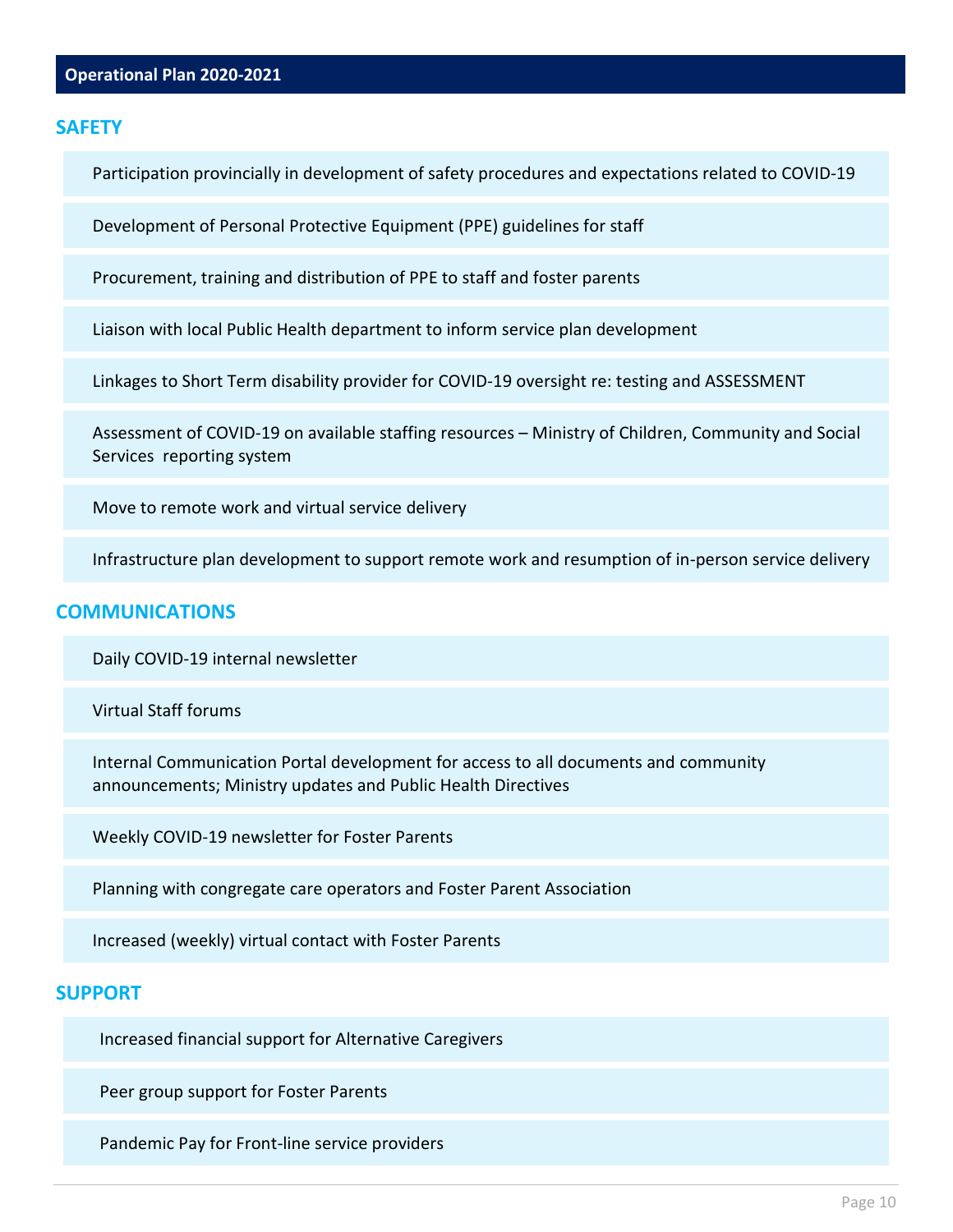

- **INFLUENCE** *funding model through provincial advocacy*
- **UTILIZE** *informed decision-making processes*
- **EXPLORE** *financial efficiencies*
- **GENERATE** *revenue and cost sharing alternatives*

Child Welfare services are reliant upon defined, core budget allotments from the Ministry of Children, Community and Social Services. The increased costs associated with managing during a Pandemic required careful considerations, balancing fiscal responsibility and efficiency with the needs of staff, families and children.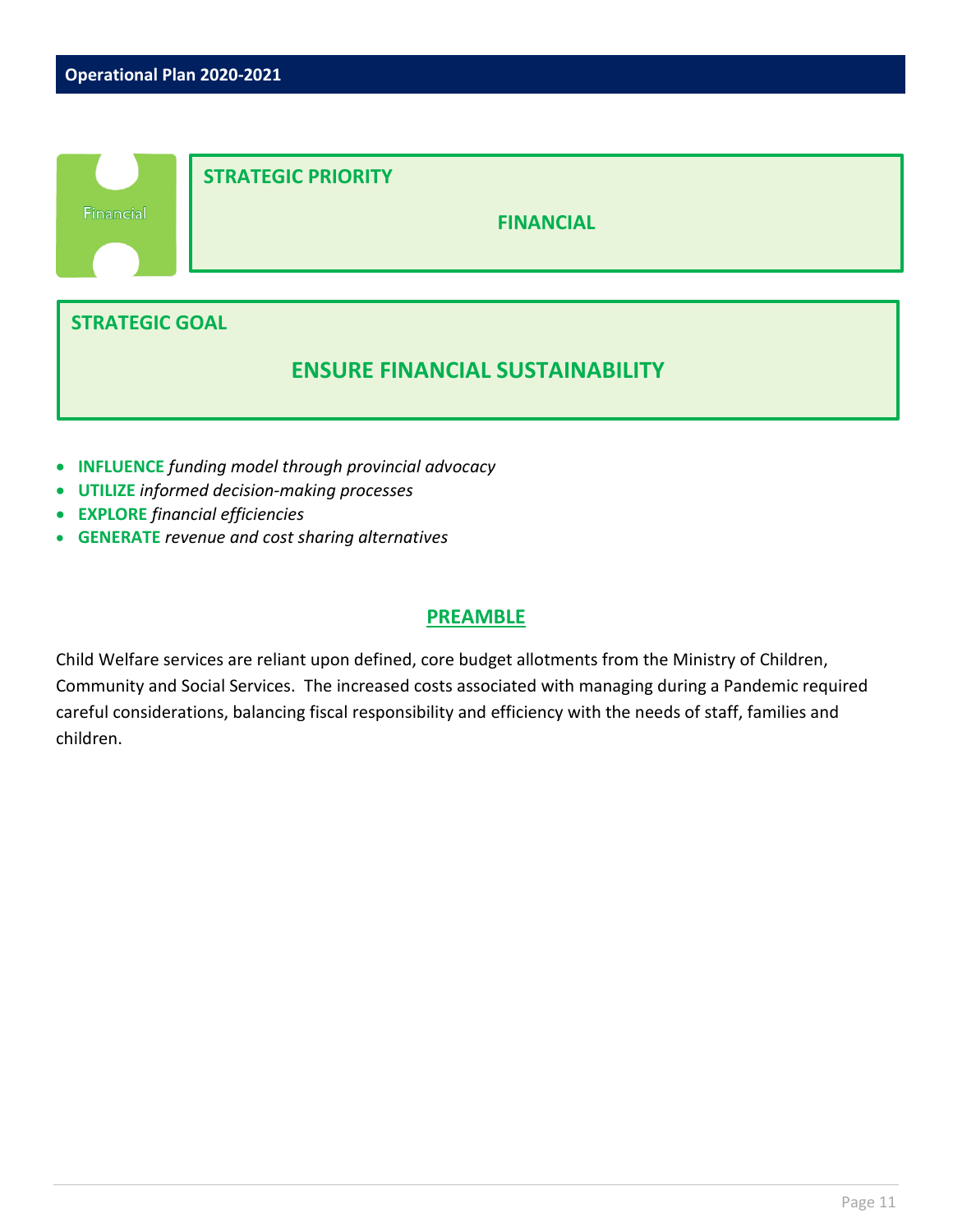#### **FINANCIAL EFFICIENCIES**

Development of systems for Direct Deposit for all youth and foster parents to ensure financial support

COVID-19 Expenses tracking to inform MCSS of financial impact of Pandemic to protect core funding and advocate for available resources

Pandemic pay eligibility, tracking and disbursement

System development for Residential COVID Reimbursement Tracking and Reporting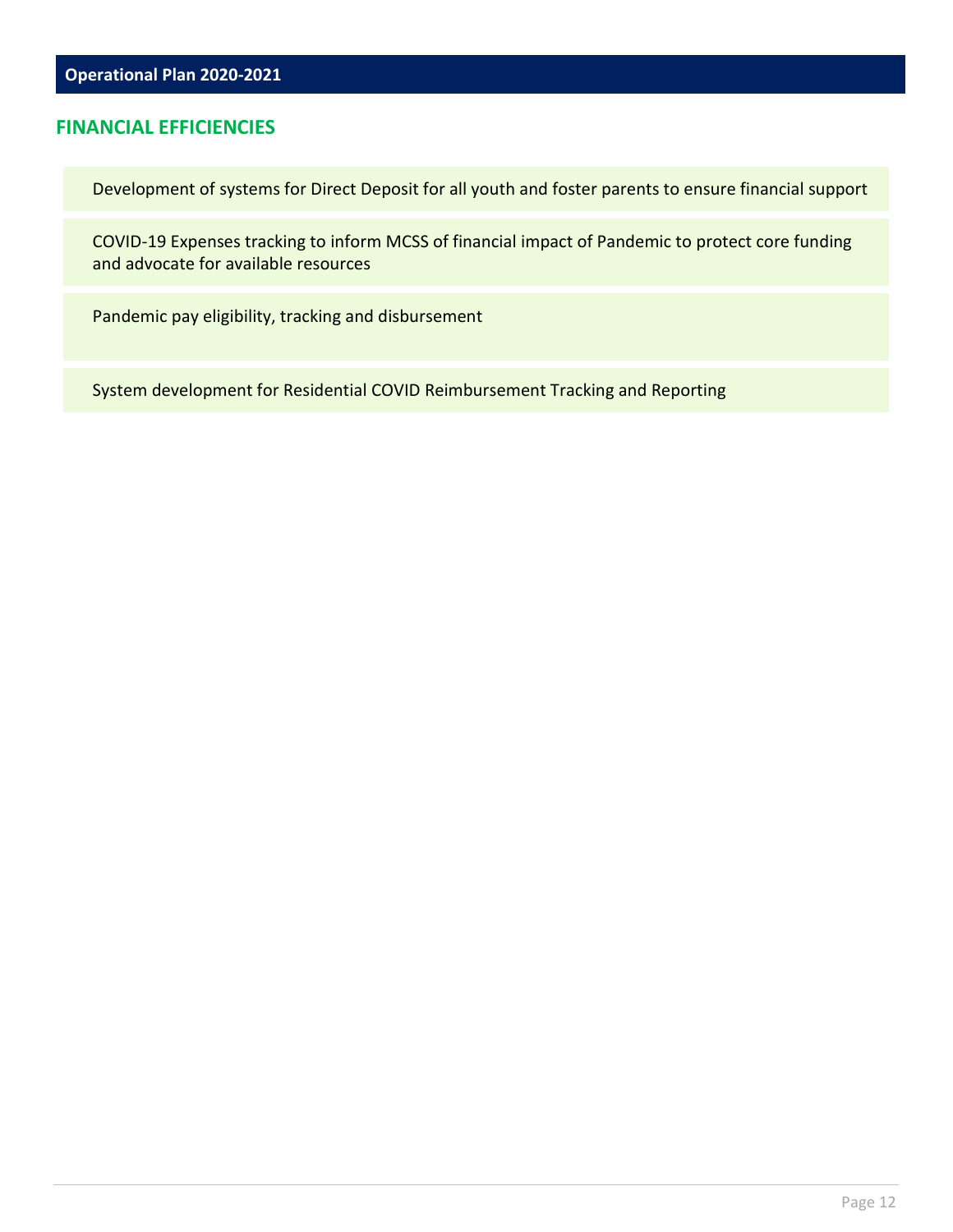

- **COMMIT** *to Service Excellence*
- **INCREASE** *use of data analysis to support informed decision-making*
- **ENHANCE** *efficiency and effectiveness through ongoing service review and evaluation*

To understand the impact of COVID-19 on service delivery and resources was essential to planning and building the infrastructure to support service delivery.

The need for technology and new systems to support and enhance both remote and virtual work required creativity and a systemic approach to instituting changes.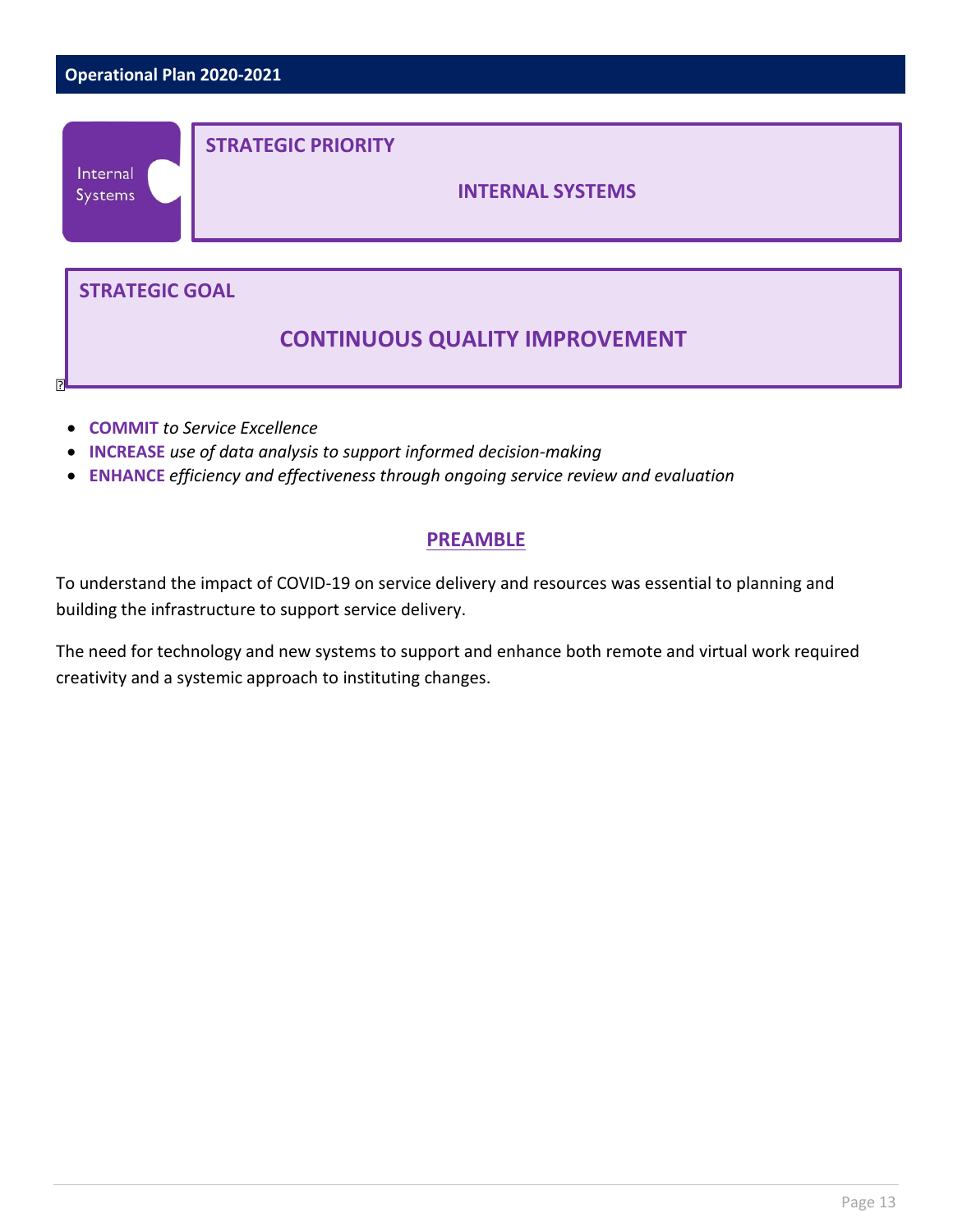#### **DATA ANALYSIS AND TRACKING**

Development of data tracking to enhance analysis of COVID-19 impact and service delivery trends

Increased frequency of data, compliance and tracking reports

#### **TECHNOLOGY**

Development of Virtual Technology Working Group

Virtual technology development for service delivery with considerations of

- Security and Privacy
- Accessibility
- Usability

Virtual Technology development for internal communication

Virtual Technology development for communication with external partners

Technology devices procurement for youth and families to support virtual service delivery

Administrative systems review and development to support remote work for all staff

#### **ADMINISTRATIVE SUPPORTS**

Review and realignment of infrastructure and systems to support remote work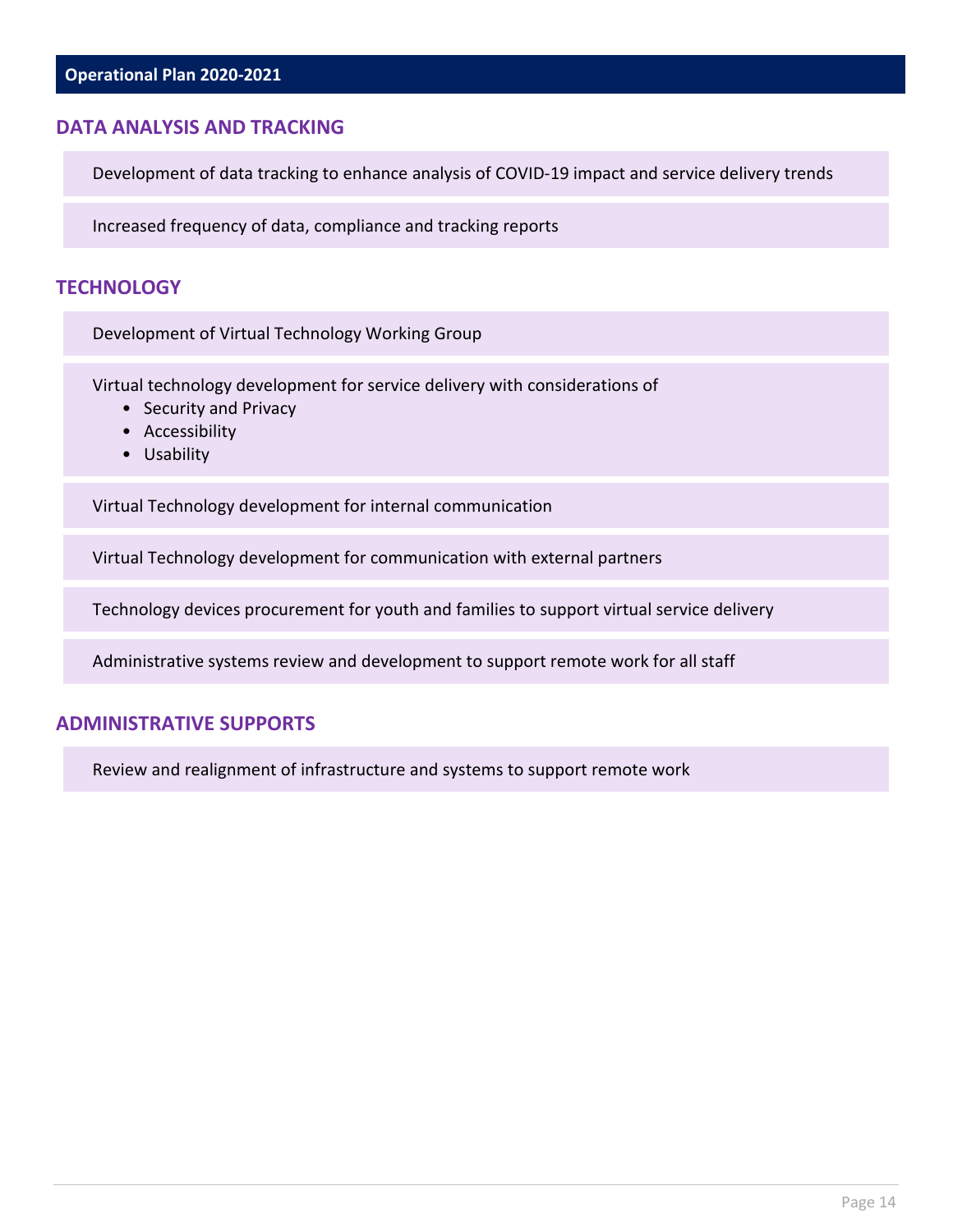

## October  $1^{st}$ , 2020 – March 31st, 2021 Aligning Operations with Strategic Priorities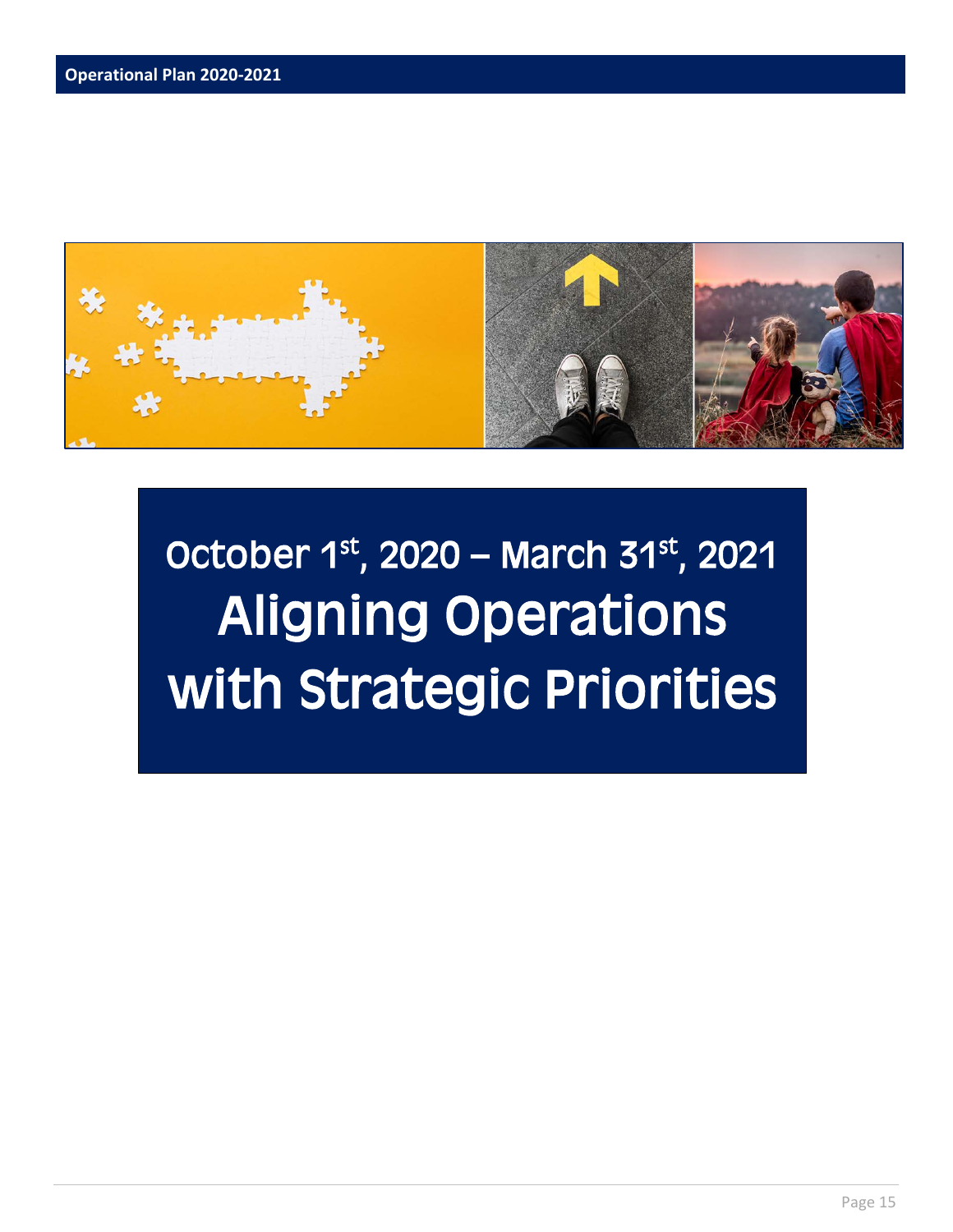| Children,<br>Youth &<br><b>Families</b> | <b>STRATEGIC PRIORITY</b><br><b>CHILDREN, YOUTH AND FAMILIES</b> |
|-----------------------------------------|------------------------------------------------------------------|
| <b>STRATEGIC GOAL</b>                   |                                                                  |

## **KEEP CHILDREN AND YOUTH WITH AND CONNECTED TO THEIR FAMIILIES, LANGUAGE AND CULTURE**

- **INCORPORATE** *the voices of children and youth*
- **STRENGTHEN** *families through early response and prevention*
- **SUPPORT** *connections between caregivers*
- **BUILD** *lifelong relationships*

#### **PREAMBLE:**

In alignment with the Ministry of Children, Community and Social Services (MCCSS) Child Welfare Redesign and the Agency's Strategic Plan there will be enhanced focus on prevention service delivery in strong partnership with community service agencies. The recognition that families require inclusive, equitable supports to mitigate risk of harm and strengthen security and stability for children and youth cannot be met solely by the Child Welfare System is embedded in our operational planning.

When children or youth do require an alternative care placement services will be structured to ensure their needs will be met in a family based care setting and that paths to reunification will be prioritized. For children and youth in care their connections to their families, their culture and communities is essential to building resilience and positive outcomes.

Life transitions, including moving to adulthood, always require additional supports and planning. Youth exiting care must be equipped with the tools that support this new chapter in their lives.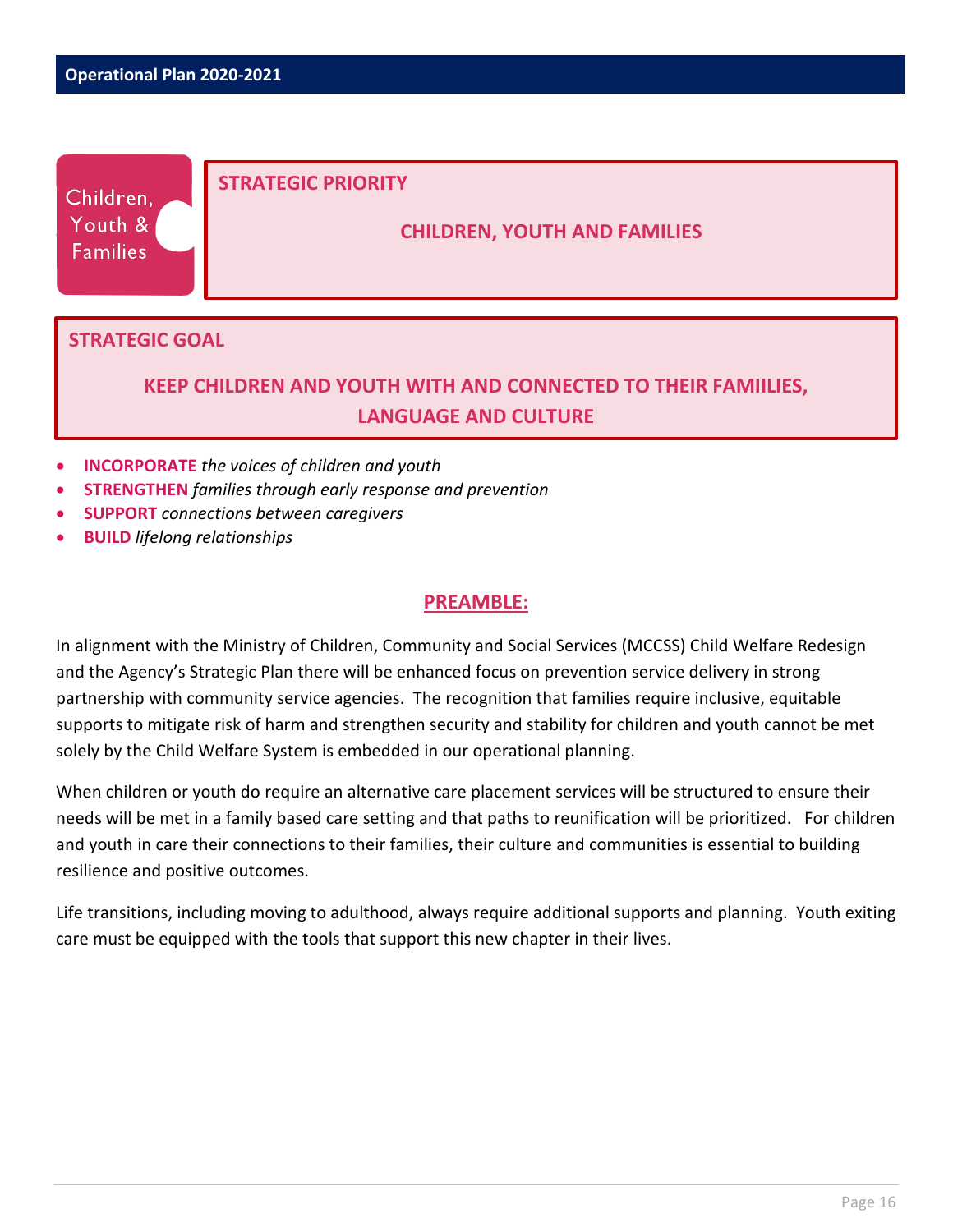| <b>PRIORITY</b>                                                      | <b>AREA OF FOCUS</b>                                                                                                                                                                                                                                                                                                              |
|----------------------------------------------------------------------|-----------------------------------------------------------------------------------------------------------------------------------------------------------------------------------------------------------------------------------------------------------------------------------------------------------------------------------|
| <b>STRENGTHEN</b>                                                    |                                                                                                                                                                                                                                                                                                                                   |
| <b>IMPLEMENTATION PLAN - SIGNS OF SAFETY</b><br><b>SERVICE MODEL</b> | Defining organizational needs for full implementation of<br>$\bullet$<br>Signs of Safety as primary service framework                                                                                                                                                                                                             |
| <b>EQUITY</b>                                                        | Identifying and addressing systemic racism, oppression<br>$\bullet$<br>and harm at all levels of organizational processes and<br>services                                                                                                                                                                                         |
| <b>FRENCH LANGUAGE SERVICES</b>                                      | Ensuring active offers of service delivery and maintaining<br>Francophone culture for children and youth in care                                                                                                                                                                                                                  |
| <b>INCORPORATE</b>                                                   |                                                                                                                                                                                                                                                                                                                                   |
| <b>IDENTITY BASED DATA COLLECTION</b>                                | Ensuring equitable services are provided to children,<br>$\bullet$<br>youth and families through inclusion and engagement                                                                                                                                                                                                         |
| <b>CHILDREN AND YOUTH RIGHTS RESOURCES</b><br>(MCCSS)                | Supplementing internal Agency tools to support rights of<br>$\bullet$<br>all children and youth in receipt of child protection<br>services                                                                                                                                                                                        |
| PROTECTION AND LEGAL SERVICE<br><b>INTEGRATION</b>                   | Analysis of legal processes aligned with service delivery<br>$\bullet$<br>that minimize court interventions and consistently apply<br>equity perspective in legal matters<br>• Analysis and alignment of all Alternative Dispute<br>Resolution Processes including Child Protection<br>Mediation and Family Group Decision-Making |
| <b>SUPPORT AND BUILD</b>                                             |                                                                                                                                                                                                                                                                                                                                   |
| <b>FAMILY BASED CARE</b>                                             | When an alternative care arrangement is required to meet<br>the safety and security of the child                                                                                                                                                                                                                                  |
| <b>REUNIFICATION</b>                                                 | Timely planning that prioritizes reunification of families with<br>engaged community support services                                                                                                                                                                                                                             |
| <b>PERMANENCY</b>                                                    | Alignment of Agency resources and processes to new<br>MCCSS Strategic Directions under Reimagined Child Welfare<br>Design                                                                                                                                                                                                         |
| <b>TRANSITIONS FROM CARE</b>                                         | Youth leaving care are provided the support, family and<br>personal history and lifelong connections for successful<br>transition to adulthood                                                                                                                                                                                    |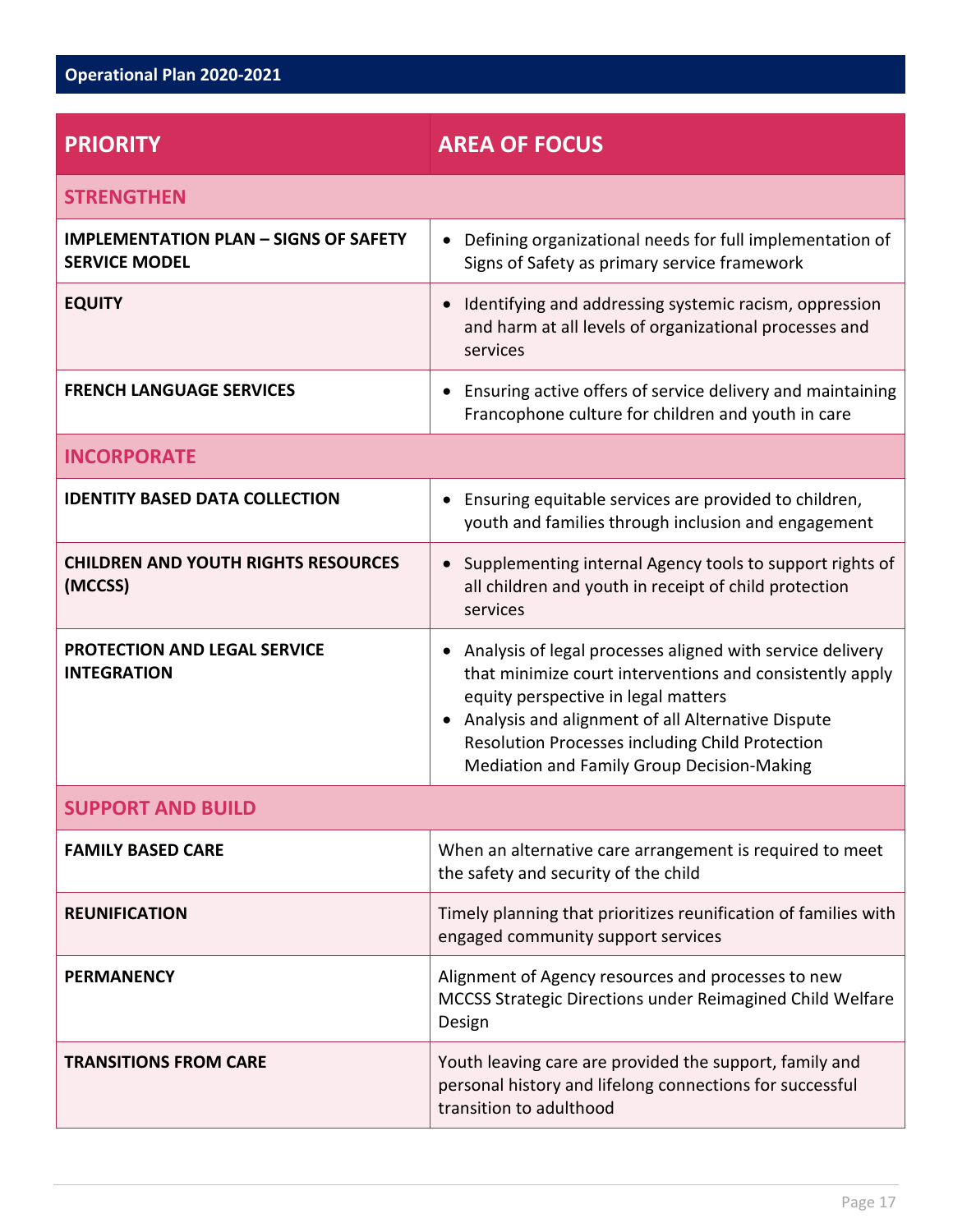|                                           | <b>STRATEGIC PRIORITY</b> |  |
|-------------------------------------------|---------------------------|--|
| <b>Partners</b>                           | <b>PARTNERS</b>           |  |
|                                           |                           |  |
|                                           |                           |  |
| <b>STRATEGIC GOAL</b>                     |                           |  |
| <b>BUILD AND STRENGTHEN RELATIONSHIPS</b> |                           |  |

- **COLLABORATE** *through a shared vision*
- **MEET** *needs of children, youth and families within local service system*
- **IMPROVE** *communication to increase understanding of roles*

Building on the success of collaboration to develop a local shared vision of community services, we are committed to ensuring the momentum continues with community partners to build a local social service system that is equitable, inclusive and accessible for children, youth and families. In partnership, social service agencies will provide complex mental health treatment, respite and shared care and developmental services locally, supporting children and youth to remain connected to their families, communities and supports.

Connections with Adult Services are critical to ensuring that a family received wrap-around services for the adult to provide the foundation they require to meet the needs of children and youth in their care.

This network of community partners remains committed to identifying critical service gaps for the most marginal and vulnerable populations. This operational plan highlights the need for housing security for homeless youth and the risks they face if this gap is not addressed.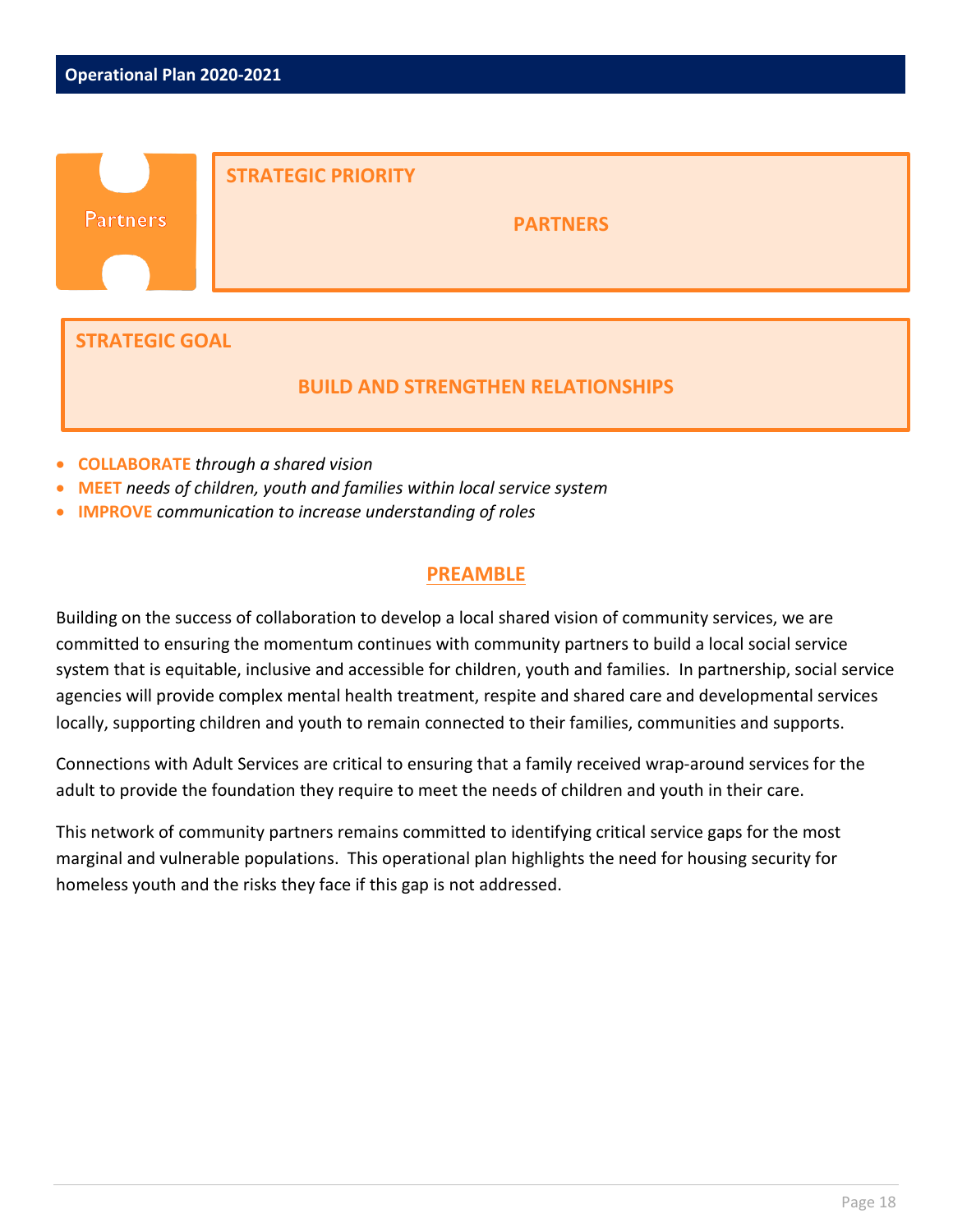| <b>PRIORITY</b>                                                       | <b>AREA OF FOCUS</b>                                                                                                                                                                                                                                      |
|-----------------------------------------------------------------------|-----------------------------------------------------------------------------------------------------------------------------------------------------------------------------------------------------------------------------------------------------------|
| <b>COLLABORATE</b>                                                    |                                                                                                                                                                                                                                                           |
| <b>EQUITY</b>                                                         | Equity lens on all partnerships and system<br>$\bullet$<br>development with identification of systemic biases<br>and barriers that adversely impact racialized and<br>marginalized children, youth and families                                           |
| <b>MEET</b>                                                           |                                                                                                                                                                                                                                                           |
| <b>COMMUNITY SERVICES THAT SUPPORT FAMILY</b><br><b>BASED CARE</b>    | Community designed service model that provides<br>$\bullet$<br>shared care and respite supports for caregivers to<br>meet complex needs of children, youth and<br>families<br>Development of housing supports for Transitional<br>$\bullet$<br>Aged Youth |
| <b>CHILDREN'S MENTAL HEALTH PARTNERSHIPS</b>                          | Revised Complex Needs processes to ensure<br>$\bullet$<br>funding supports and services are available to<br>meet needs of children, youth and families in an<br>accessible and equitable manner                                                           |
| YOUTH HOMELESSNESS INITIATIVES                                        | Housing first initiatives provide security while<br>$\bullet$<br>youth receive supports that break cycles of<br>transiency, homelessness and addictions                                                                                                   |
| <b>IMPROVE</b>                                                        |                                                                                                                                                                                                                                                           |
| PARTNERSHIPS FOR CASES OF SUSPECTED CHILD<br><b>ABUSE AND NEGLECT</b> | • To build local expertise in the areas of child abuse<br>investigations with Health Sciences North NeoKids<br>and police services for coordination and<br>integration of services                                                                        |
| <b>RELATIONSHIPS WITH ADULT SERVICES</b>                              | To support wrap around service delivery that is<br>$\bullet$<br>inclusive of the needs of the adult caregivers<br>To support Transition Aged Youth moving to Adult<br>$\bullet$<br><b>Developmental Services</b>                                          |
| <b>NEWCOMER SERVICES</b>                                              | To engage in a proactive and coordinated manner<br>$\bullet$<br>with community partners who provide support<br>services with the Newcomer community in our<br>area to identify systemic gaps and enhance service<br>delivery                              |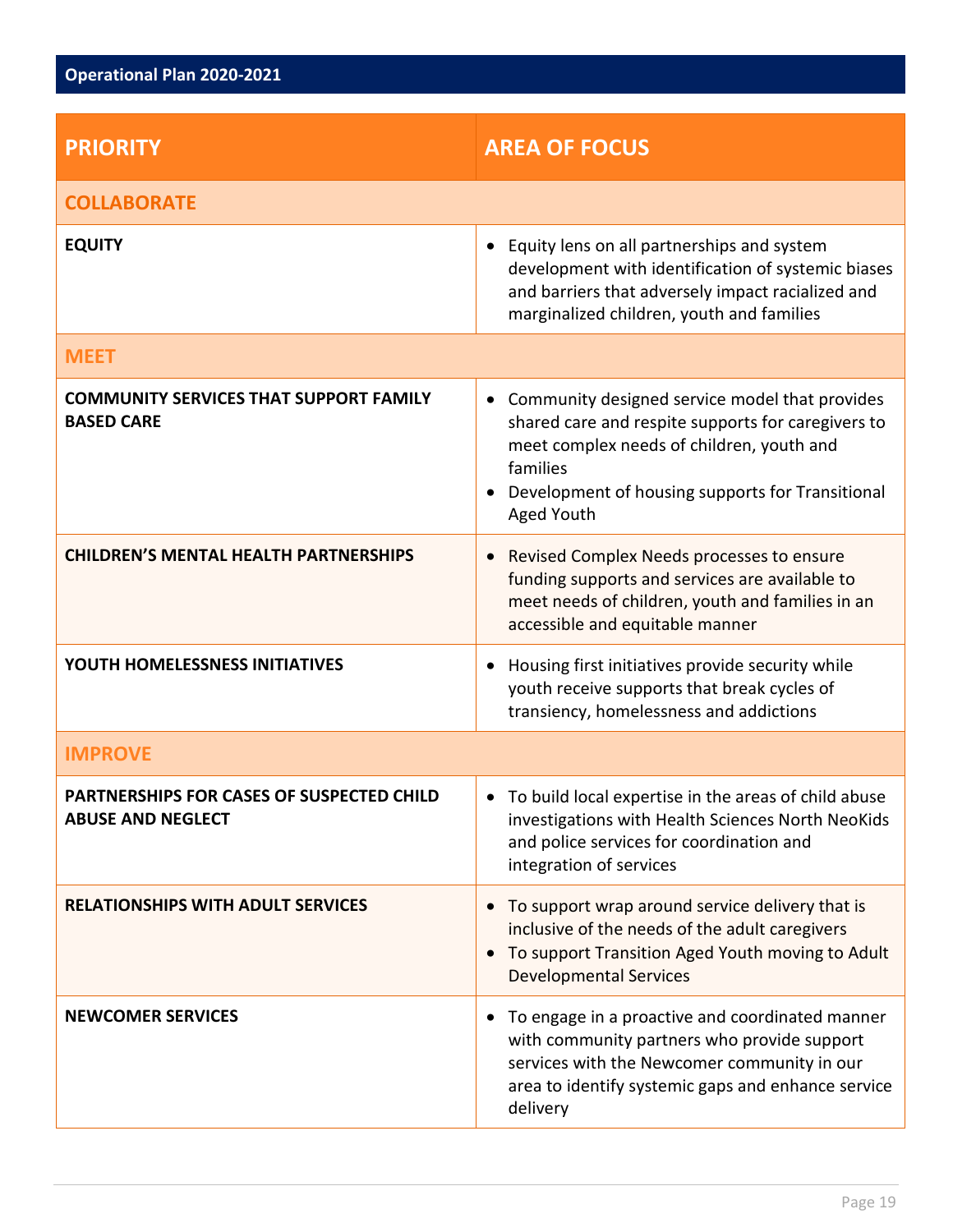

- **PROMOTE** *safety and wellness*
- **ENGAGE** *through communication and partnering*
- **EMBED** *values to promote responsiveness to family and community needs*

Experiencing the realities of a global pandemic has highlighted areas of health and safety that would not have been a factor in planning pre-COVID -19. The impact of the pandemic on how we conduct our business and how our work environments are structured is only now beginning to be fully understood. Significant Agency resources will be dedicated to monitoring Public Health directives and business standards to create a safe office environment for the remainder of the fiscal year.

Organizational management during the Pandemic, especially in the early stages where rapid fire changes were happening on a daily basis, demonstrated the true significance of strong channels of communication and partnership with staff members across the organization. We will continue to build on the lessons learned and successes identified to enhance Agency practices in these areas.

We are committed to maintaining a strong sense of connection and community during the ongoing period of remote work and as we begin to transition back to on-site, in office work.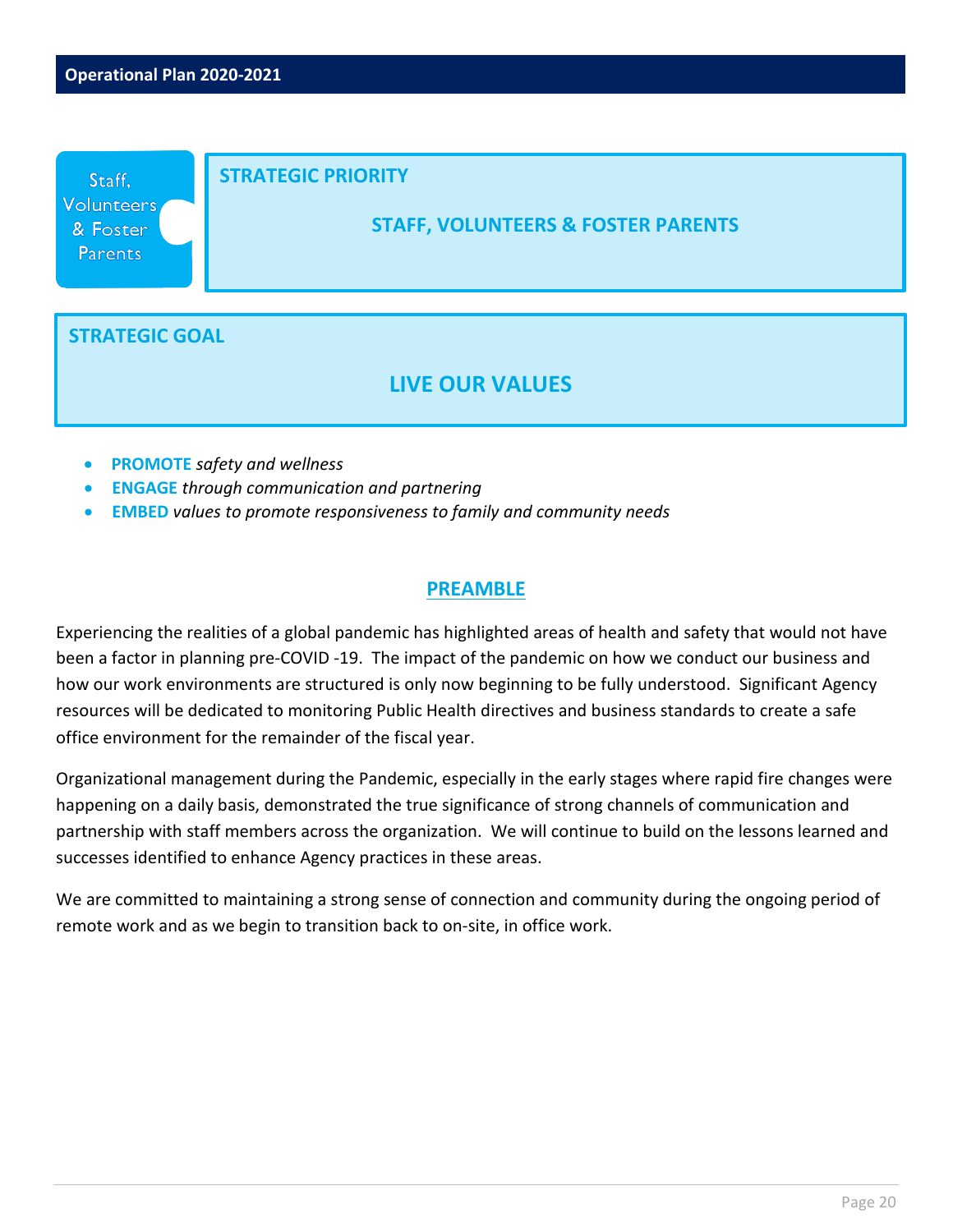| <b>PRIORITY</b>                                                        | <b>AREA OF FOCUS</b>                                                                                                                                                                                                                  |
|------------------------------------------------------------------------|---------------------------------------------------------------------------------------------------------------------------------------------------------------------------------------------------------------------------------------|
| <b>PROMOTE</b>                                                         |                                                                                                                                                                                                                                       |
| <b>COVID-19 PANDEMIC PLANNING FOR OFFICE AND</b><br><b>REMOTE WORK</b> | • Ensure all worksite measures are aligned with<br>Public Health directives and requirements<br>• Secure availability of Personal Protective<br>Equipment<br>• Analysis of current infrastructure/building needs                      |
| <b>ENGAGE</b>                                                          |                                                                                                                                                                                                                                       |
| <b>COMMUNICATION</b>                                                   | • Development of Agency Newsletters and<br>communication paths with staff and Foster<br>Parents.<br>• Clear communication plans at all critical junctures<br>of planning including joint Union/Management<br>meetings and initiatives |
| PROMOTING SAFE AND CONNECTED REMOTE<br><b>WORK ENVIRONMENTS</b>        | • Staff Forums to remain connected while remote<br>work continues<br>• Wellness Activities to maintain sense of<br>connection and community<br>• Health and Safety Practices that support remote<br>work sites                        |
| <b>EMBED</b>                                                           |                                                                                                                                                                                                                                       |
| <b>VALUES AND BEHAVIOURS</b>                                           | • Review of Pandemic Planning responses and<br>processes with perspective of lessons learned and<br>how actions were influenced by the Values, Vision<br>and Mission statements as well as defined<br>behaviours                      |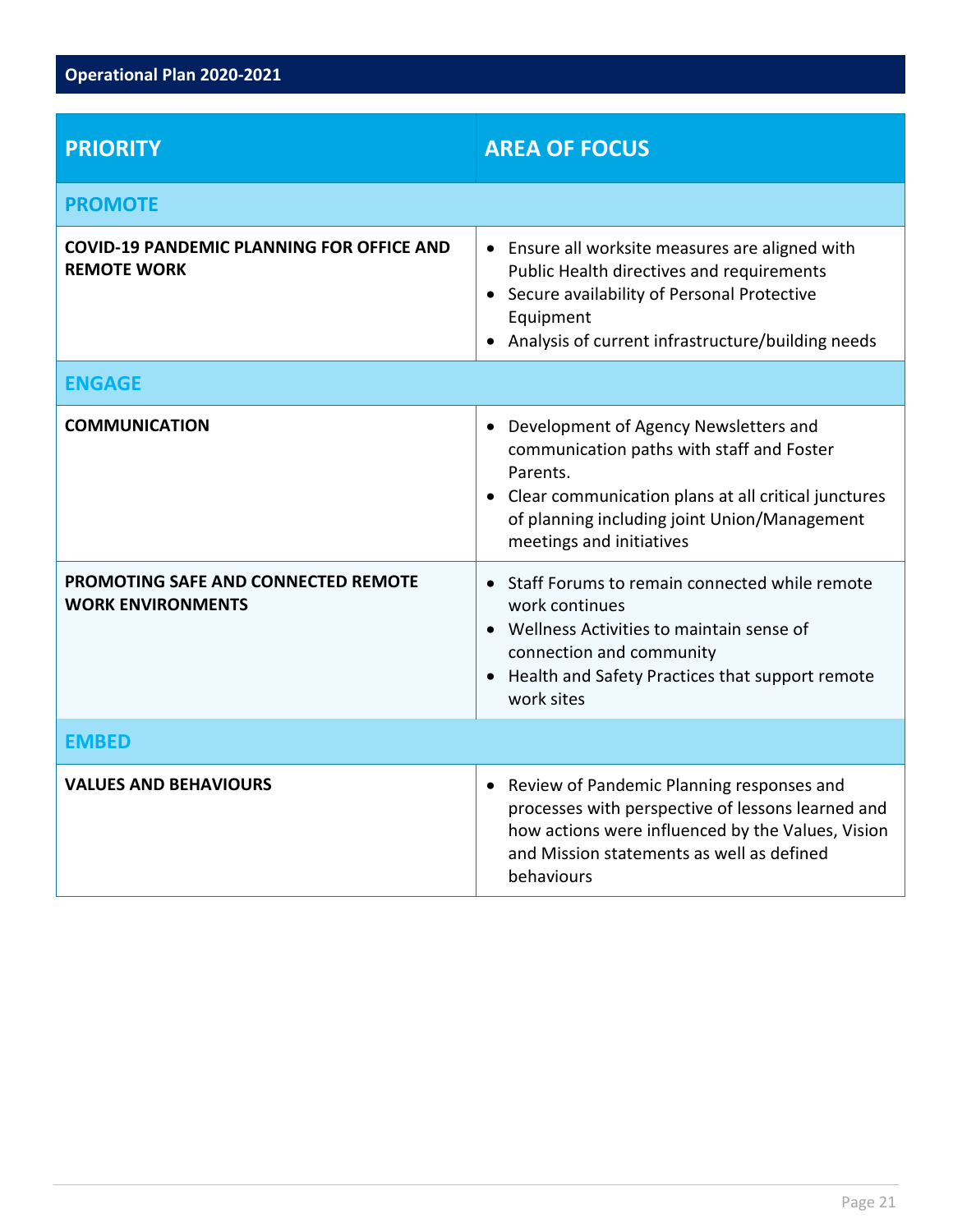

- **INFLUENCE** *funding model through provincial advocacy*
- **UTILIZE** *informed decision-making processes*
- **EXPLORE** *financial efficiencies*
- **GENERATE** *revenue and cost sharing alternatives*

The Agency remains committed to its Accountability Agreement with the Ministry of Children, Community and Social Services to operate within a balanced budget, while providing quality services for children, youth and families. Continuing to be creative in finding financial efficiencies and building on new revenue sources will remain a priority.

A full assessment and analysis of the financial impacts of COVID-19 is being undertaken. Working with provincial partners, advocacy regarding appropriate supports to the child welfare sector to ensure there are not negative consequences to operating budgets is ongoing.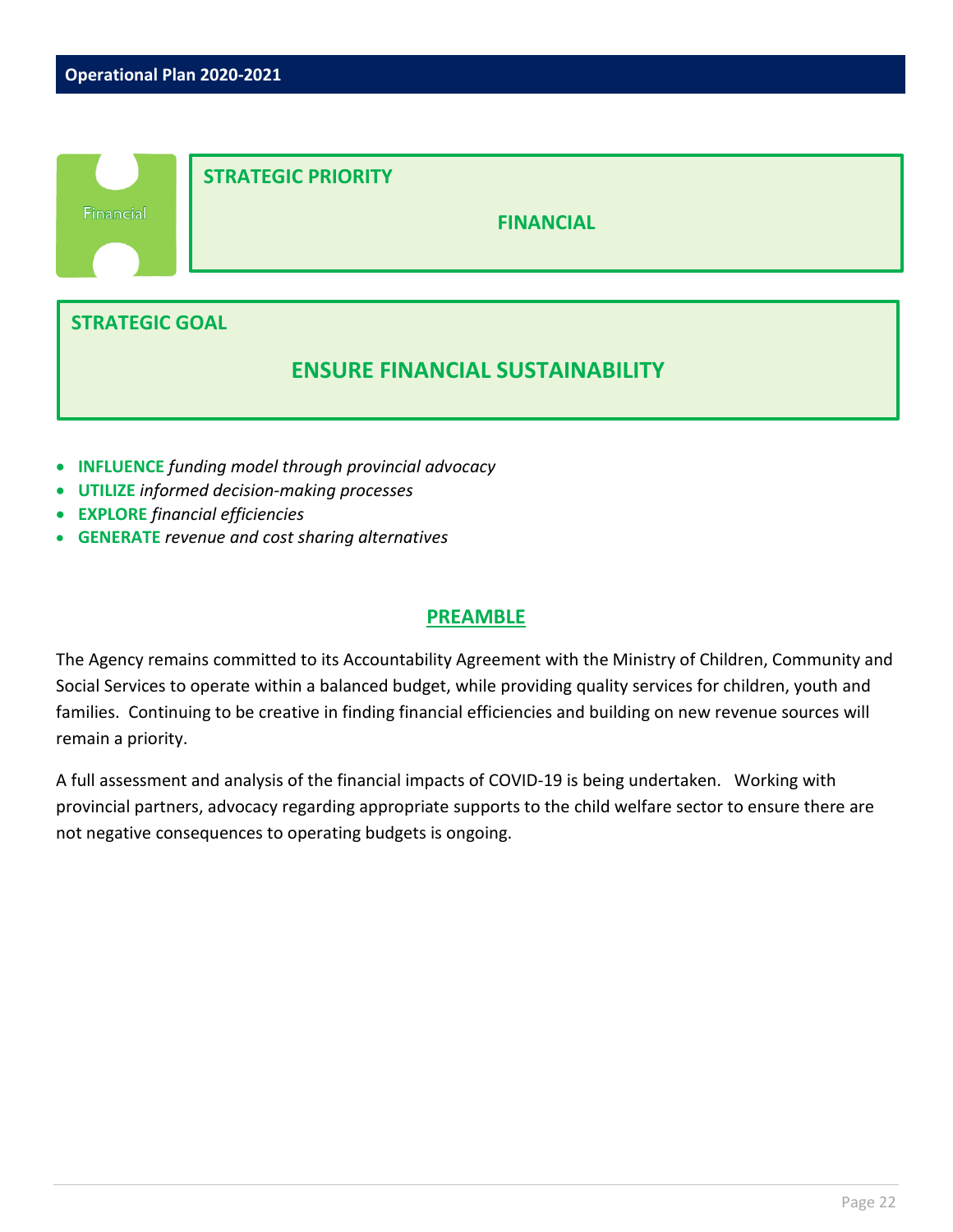| <b>PRIORITY</b>                                                                  | <b>AREA OF FOCUS</b>                                                                                                                                                           |
|----------------------------------------------------------------------------------|--------------------------------------------------------------------------------------------------------------------------------------------------------------------------------|
| <b>INFLUENCE</b>                                                                 |                                                                                                                                                                                |
| <b>ANALYSIS AND ADVOCACY OF IMPACT OF</b><br><b>COVID-19 ON AGENCY RESOURCES</b> | Recognizing financial costs associated with providing<br>$\bullet$<br>services during Pandemic and ensuring appropriate costs<br>are recouped through Ministry Funding Sources |
| <b>UTILIZE</b>                                                                   |                                                                                                                                                                                |
| <b>INTEGRATION OF FINANCIAL DATA WITH</b><br><b>SERVICE PLANNING INITIATIVES</b> | Supporting development of Family Based Care Model with<br>$\bullet$<br>resource support for key initiatives such as Foster Care<br>Recruitment; Shared Care and Respite        |
| <b>EXPLORE</b>                                                                   |                                                                                                                                                                                |
| <b>ALTERNATIVE FUNDING RESOURCES FOR</b><br><b>CHILDREN AND YOUTH IN CARE</b>    | <b>Disability Tax Credits</b><br>$\bullet$<br>Use of OCBE funding<br><b>Complex Needs Funding Analysis</b>                                                                     |
| <b>SHARED SERVICES</b>                                                           | Opportunities for resource sharing with local community<br>service agencies and provincial child welfare sector<br>agencies                                                    |
| <b>GENERATE</b>                                                                  |                                                                                                                                                                                |
| <b>CAPITAL ASSET MANAGEMENT</b>                                                  | Building readiness for NEW OPPORTUNITIES rental occupancy<br>$\bullet$                                                                                                         |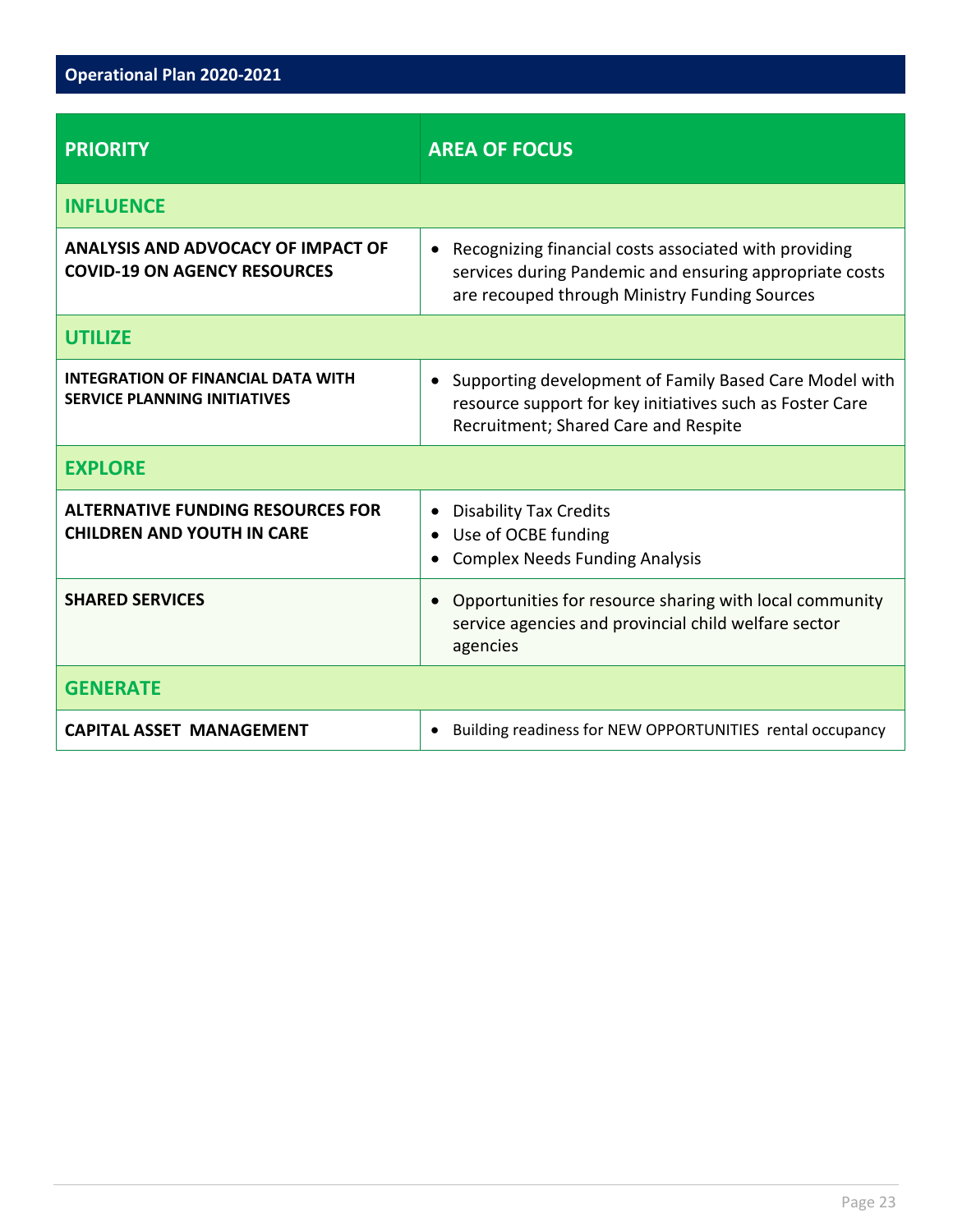

- **COMMIT** *to Service Excellence*
- **INCREASE** *use of data analysis to support informed decision-making*
- **ENHANCE** *efficiency and effectiveness through ongoing service review and evaluation*

With the establishment of a Quality Assurance team, within an integrated Quality and Systems Management department we have continued to build capacity and define agency priorities for data tracking, monitoring and analysis.

The ready access to data to inform and develop COVID-19 response planning reinforced the significance of this area of Agency operations.

Despite the impact of the Pandemic the Agency has remained focused and committed to Privacy and accountability to both the Information and Privacy Officer (IPO) as well as to legislative requirements. The structure and functions of the Privacy Office continue to evolve and become embedded in all areas of Agency operations.

The development of an Organizational Risk Assessment Tool has been underway and this year will move into the implementation phase. The Risk Assessment tool will inform all areas of Agency functions, including the development of Operational Plans, resource allocations and budget considerations.